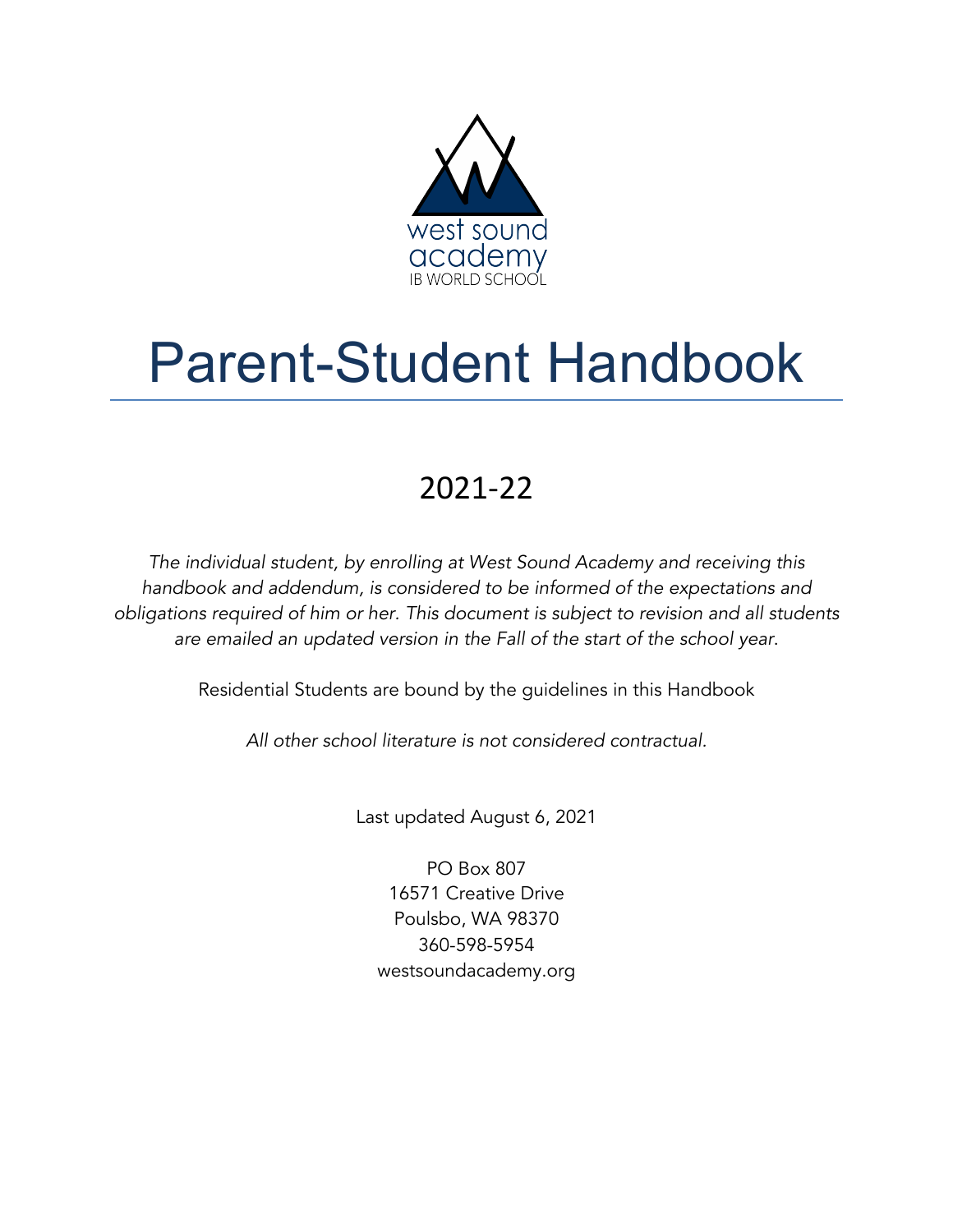## **Contents**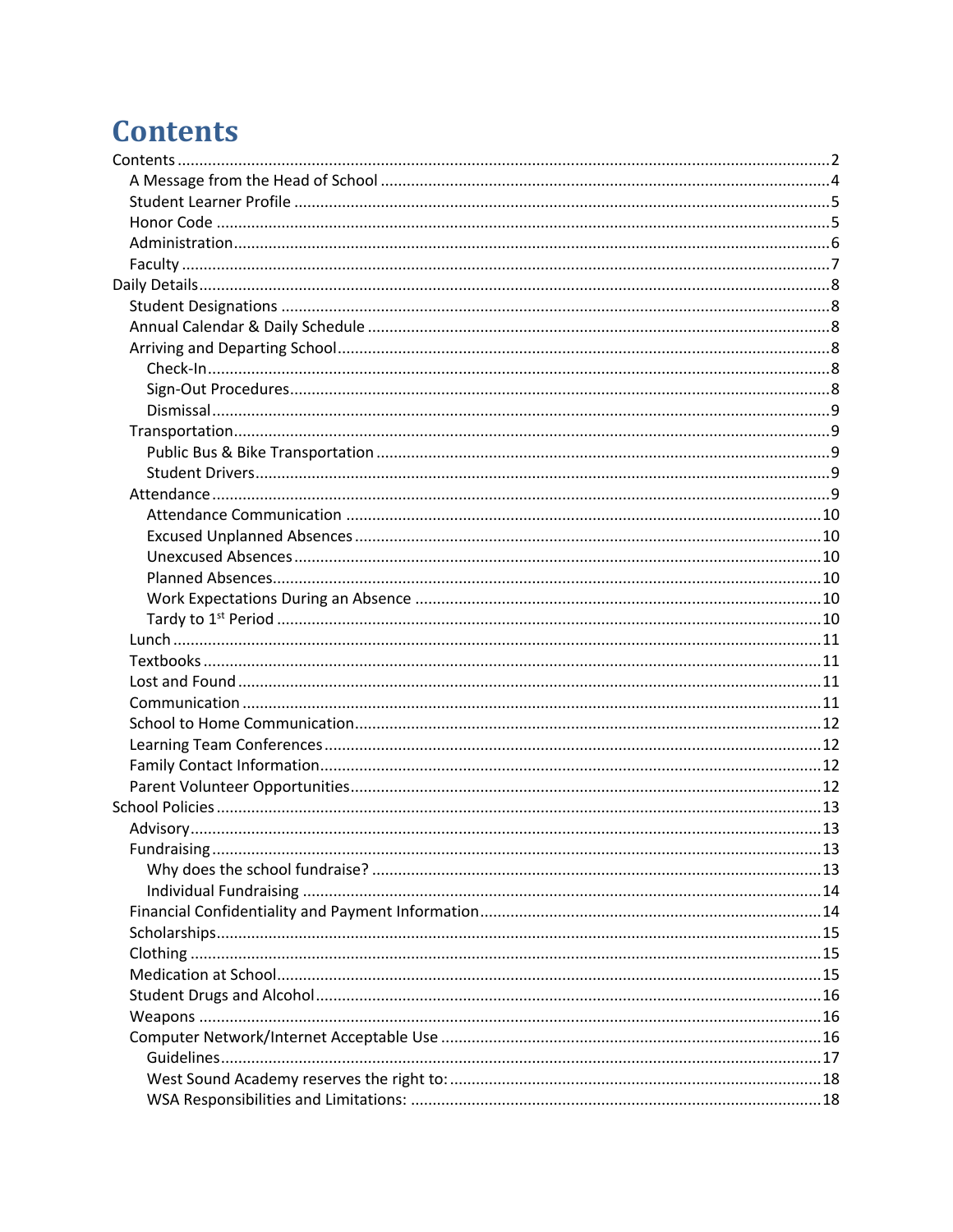| Excessive Monitoring by Students of the Hygiene and Safety Practices of Others 22 |  |
|-----------------------------------------------------------------------------------|--|
|                                                                                   |  |
|                                                                                   |  |
|                                                                                   |  |
|                                                                                   |  |
|                                                                                   |  |
|                                                                                   |  |
|                                                                                   |  |
|                                                                                   |  |
|                                                                                   |  |
|                                                                                   |  |
|                                                                                   |  |
|                                                                                   |  |
|                                                                                   |  |
|                                                                                   |  |
|                                                                                   |  |
|                                                                                   |  |
|                                                                                   |  |
|                                                                                   |  |
|                                                                                   |  |
|                                                                                   |  |
|                                                                                   |  |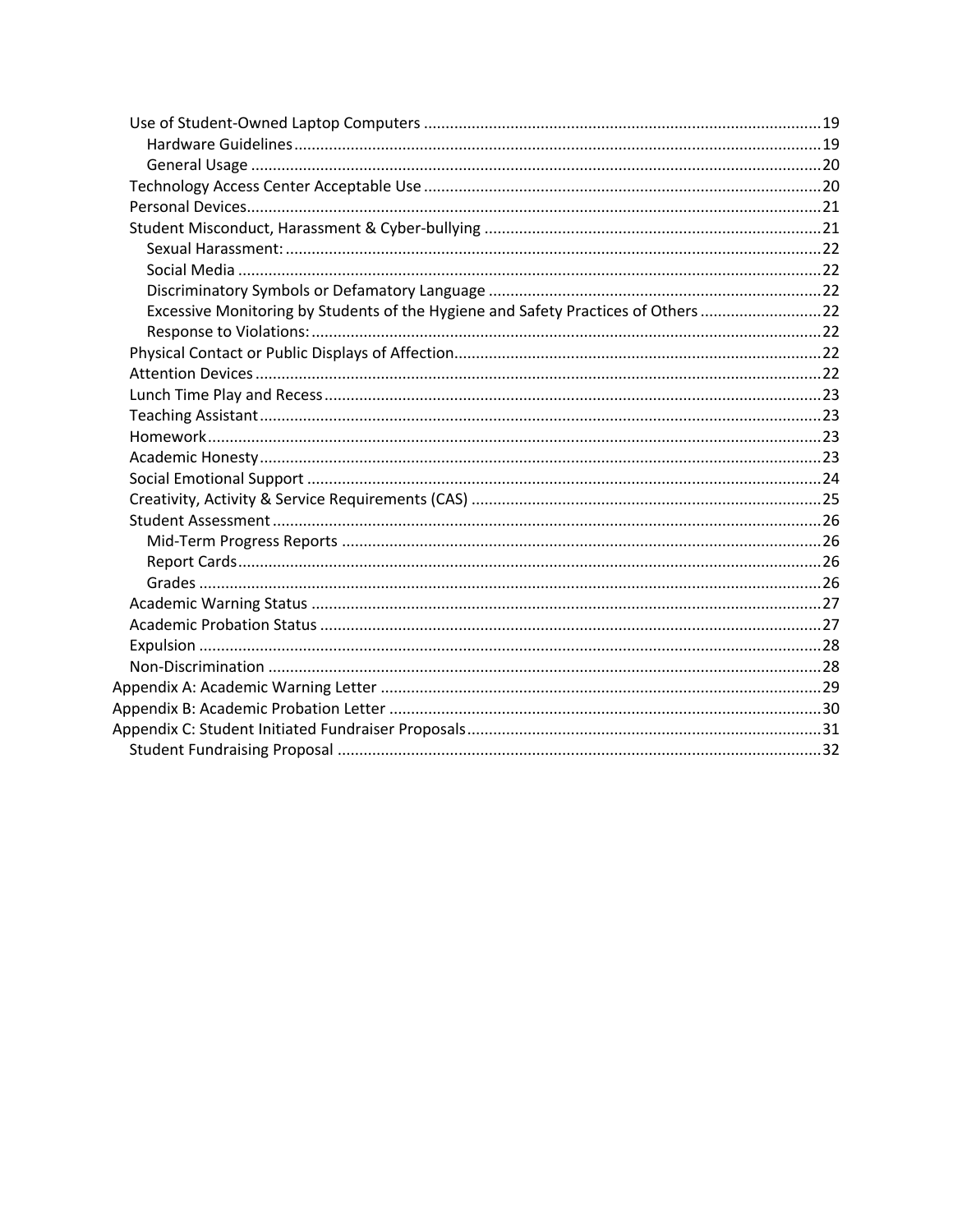## **A Message from the Head of School**

Thank you for being a part of the West Sound Academy community. It is an honor and a privilege to work with each of our families and to see our students grow and thrive. The academic journey is a challenging one and we recognize the deep commitment you have made to your child's education by enrolling at WSA. As the Head of School, I know I speak for the entire faculty when I say that we will honor this commitment by seeking to provide your student an excellent education.

Our mission, which drives our day-to-day actions, is…

West Sound Academy is a college preparatory school that graduates accomplished, creative, intellectually curious young adults prepared to contribute responsibly to the world.

Our vision, which drives our long-term actions, is…

West Sound Academy is a globally recognized International Baccalaureate school that provides an exceptional educational and social experience for youth through a rigorous curriculum and nurturing environment, innovatively utilizing fine arts and sciences as a catalyst to foster high academic achievement.

We are accomplishing our mission and vision through:

- Providing a respectful and dynamic learning community
- Embracing the academic excellence embodied in the interdisciplinary International Baccalaureate curriculum as it best serves the individual student
- Developing skills that can be applied to life-long learning and work experiences
- Offering a tight-knit inclusive environment to nurture global citizenship
- Operating the school in a manner that is financially sustainable

Each WSA family is valued, known and loved. We work hard to foster positive connections between teachers and students, students and their peers, faculty and their colleagues, and the administration/faculty and parents. The journey to graduation is a highly collaborative effort and WSA is committed to working together with you on this adventure.

Have a wonderful school year!

Catherine Freeman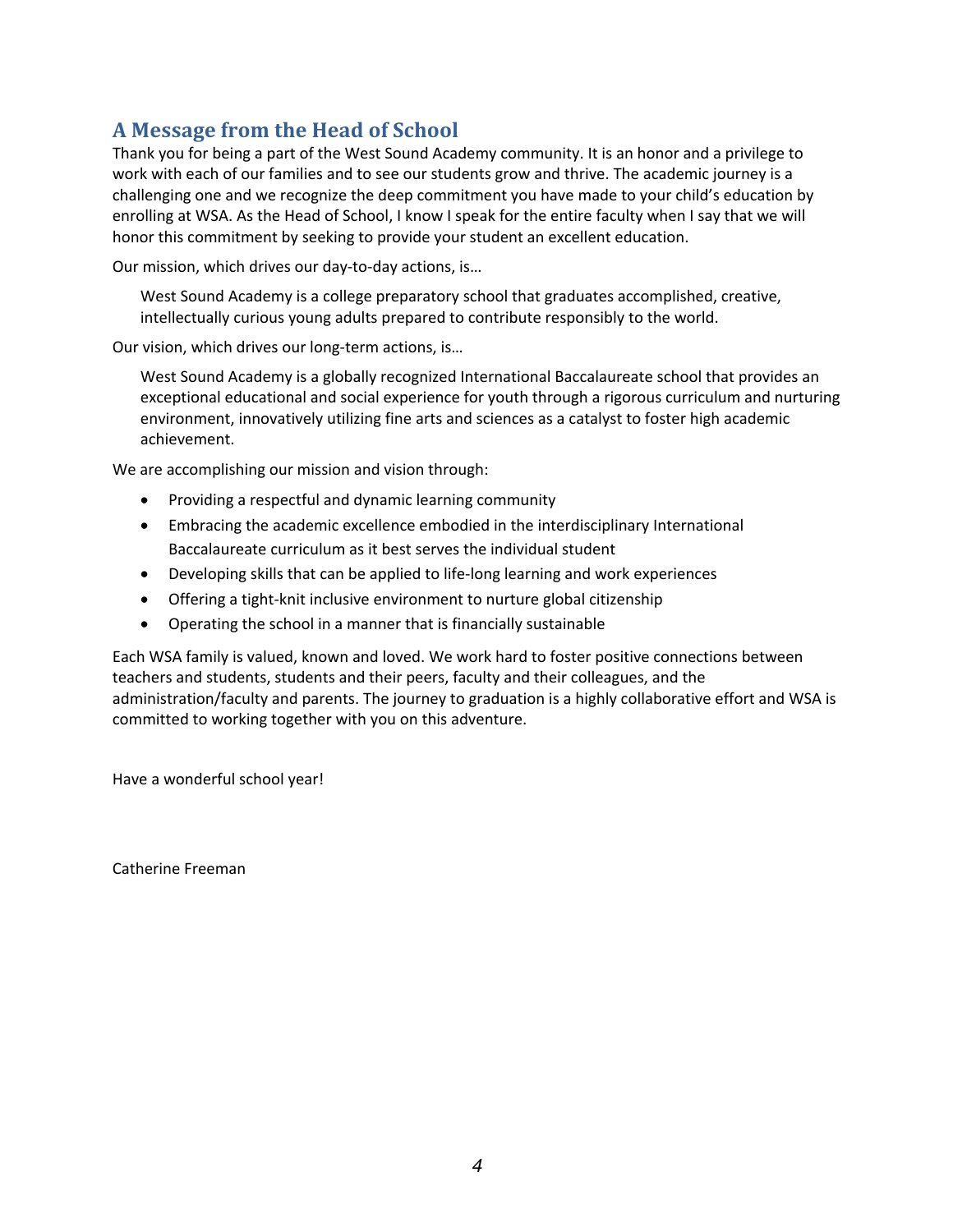## **Student Learner Profile**

West Sound Academy intentionally strives to foster student recognition of their abilities to utilize the following ten traits in the situations they encounter at school and in life. The qualities are listed below along with brief descriptions of how they are developed:

|                      | The WSA community encourages students to:                                                                                                                                                                                                                                                     |
|----------------------|-----------------------------------------------------------------------------------------------------------------------------------------------------------------------------------------------------------------------------------------------------------------------------------------------|
| <b>Inquirers</b>     | Develop a natural curiosity.<br>$\bullet$<br>Acquire the skills necessary to conduct inquiry and research and show<br>$\bullet$<br>independence in learning.<br>Actively enjoy learning and sustain a life-long love of learning.<br>٠                                                        |
| Knowledgeable        | Explore concepts, ideas and issues that have local and global significance.<br>$\bullet$<br>Acquire in-depth knowledge and develop understanding across a broad and<br>$\bullet$<br>balanced range of disciplines.                                                                            |
| <b>Thinkers</b>      | Exercise initiative in applying thinking skills critically and creatively to recognize and<br>$\bullet$<br>approach complex problems, and make reasoned, ethical decisions.                                                                                                                   |
| <b>Communicators</b> | Understand and express ideas and information confidently and creatively in more<br>$\bullet$<br>than one language and in a variety of modes of communication.<br>Work effectively and willingly in collaboration with others.<br>$\bullet$                                                    |
| Principled           | Act with integrity and honesty, with a strong sense of fairness, justice and respect<br>$\bullet$<br>for the dignity of the individual, groups and communities.<br>Take responsibility for their own actions and the consequences that accompany<br>$\bullet$<br>them.                        |
| Open-minded          | Understand and appreciate their own cultures and personal histories, and be open<br>$\bullet$<br>to the perspectives, values and traditions of other individuals and communities.<br>Seek and evaluate a range of points of view, and be willing to grow from the<br>$\bullet$<br>experience. |
| Caring               | Show empathy, compassion and respect towards the needs and feelings of others.<br>$\bullet$<br>Develop a personal commitment to service, and act to make a positive difference in<br>$\bullet$<br>the lives of others and the environment.                                                    |
| <b>Risk-takers</b>   | Approach unfamiliar situations and uncertainty with courage and forethought, and<br>$\bullet$<br>have the independence of spirit to explore new roles, ideas and strategies.<br>Bravely and articulately defend their beliefs.<br>$\bullet$                                                   |
| <b>Balanced</b>      | Understand the importance of intellectual, physical and emotional balance to<br>$\bullet$<br>achieve personal well-being for themselves and others.                                                                                                                                           |
| <b>Reflective</b>    | Give thoughtful consideration to their own learning and experience.<br>$\bullet$<br>Assess and understand their strengths and limitations in order to support their<br>$\bullet$<br>learning and personal development.                                                                        |

#### **Honor** Code

*I take full responsibility for my conduct. I show integrity in all my work and social interactions. I do not lie, cheat, steal or take unfair advantage of any member of our community.*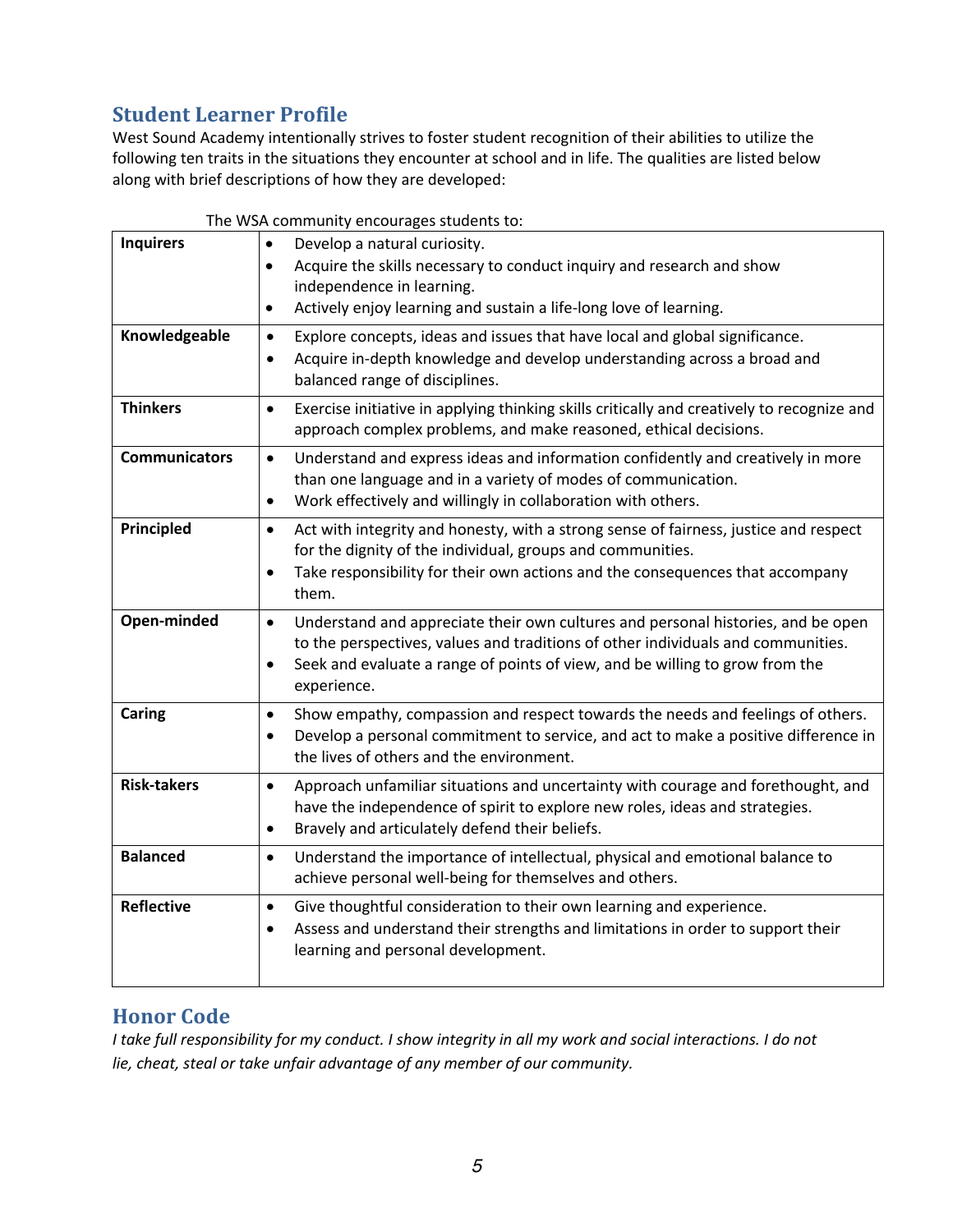## **School Information**

| School Phone:            | 360-598-5954                      | School Fax: 360-598-5494                             |
|--------------------------|-----------------------------------|------------------------------------------------------|
| To report attendance:    | frontdesk@westsoundacademy.org    | 360-598-5954 (leave a message if no answer) or email |
| School mailing address:  | PO Box 807, Poulsbo, WA 98370     |                                                      |
| School physical address: |                                   | 16571 Creative Drive NE, Poulsbo, WA 98370           |
| School website:          | https://www.westsoundacademy.org/ |                                                      |

Please visit the Parent Hawk's Nest on our website for links to the school calendar, registration forms, daily schedule, school supply lists, etc.

## **Administration**

| Name/Title                                                                | Email                          |
|---------------------------------------------------------------------------|--------------------------------|
| Catherine Freeman<br>Head of School                                       | cfreeman@westsoundacademy.org  |
| Lisa Gsellman<br>Director of Admissions                                   | Igsellman@westsoundacademy.org |
| Sara Adams<br><b>Wellness Coordinator</b>                                 | sadams@westsoundacademy.org    |
| Elizabeth Butler<br><b>Business Manager</b>                               | ebutler@westsoundacademy.org   |
| Susan Trower<br>Director of Library & Information Services                | strower@westsoundacademy.org   |
| Lionel Pummell<br>Director of Technology                                  | lpummell@westsoundacademy.org  |
| <b>Brandie Robbins</b><br>Front Desk Reception / Administrative Assistant | brobbins@westsoundacademy.org  |
| Joe Adams<br>Facilities Manager & Van Driver                              | jadams@westsoundacademy.org    |

All transcript requests or schedule changes should be directed to Catherine Freeman.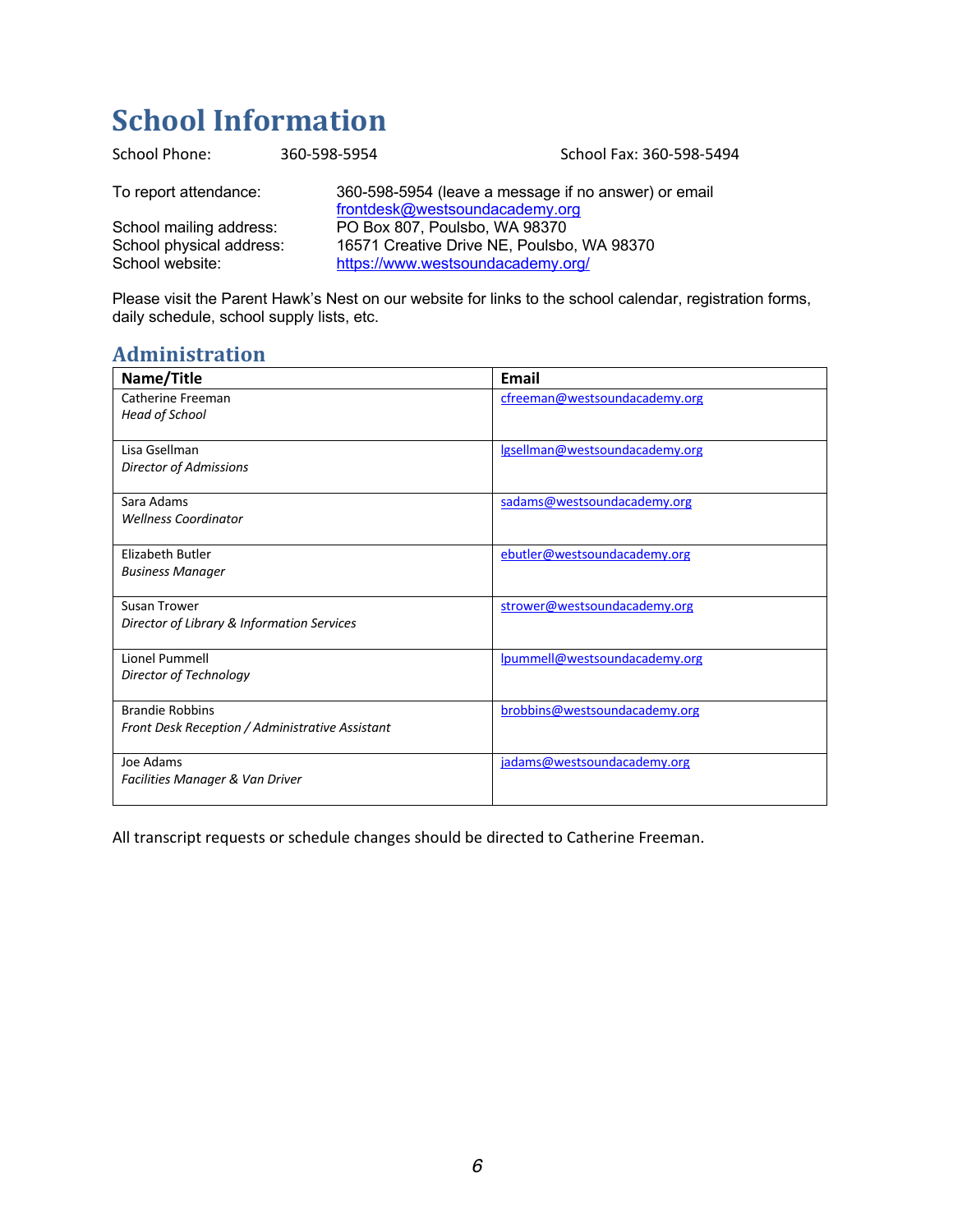## **Faculty**

| Name/Roles                                                                    | <b>Email</b>                    |
|-------------------------------------------------------------------------------|---------------------------------|
| Sara Adams                                                                    | sadams@westsoundacademy.org     |
| Art, Physical Education                                                       |                                 |
| Eric Bright                                                                   | ebright@westsoundacademy.org    |
| Upper School History, Advisor                                                 |                                 |
| Paul Burback                                                                  | pburback@westsoundacademy.org   |
| Middle and Upper School Music, Advisor                                        |                                 |
| Georgia Chehade                                                               | gchehade@westsoundacademy.org   |
| Middle School Humanities, IB Theory of Knowledge, IB CAS Coordinator, Advisor |                                 |
| Alayna Garvin                                                                 | agarvin@westsoundacademy.org    |
| Upper School Language A, French, College Counselor, Advisor                   |                                 |
| <b>Karen Mattick</b>                                                          | kmattick@westsoundacademy.org   |
| Middle and Upper School Life Sciences, Advisor                                |                                 |
| Gretchen Nordleaf-Nelson                                                      | gnordleaf@westsoundacademy.org  |
| Upper School Language A, Theatre, Advisor                                     |                                 |
| Ben Owen                                                                      | bowen@westsoundacademy.org      |
| Middle and Upper School Math, Advisor                                         |                                 |
| Lionel Pummell                                                                | lpummell@westsoundacademy.org   |
| Middle School Math, Computer Science, Advisor                                 |                                 |
| Kiplinn Sagmiller                                                             | ksagmiller@westsoundacademy.org |
| Spanish, World Languages, Advisor                                             |                                 |
| Katelyn Stevens                                                               | kstevens@westsoundacademy.org   |
| Upper School Physical Sciences, Advisor                                       |                                 |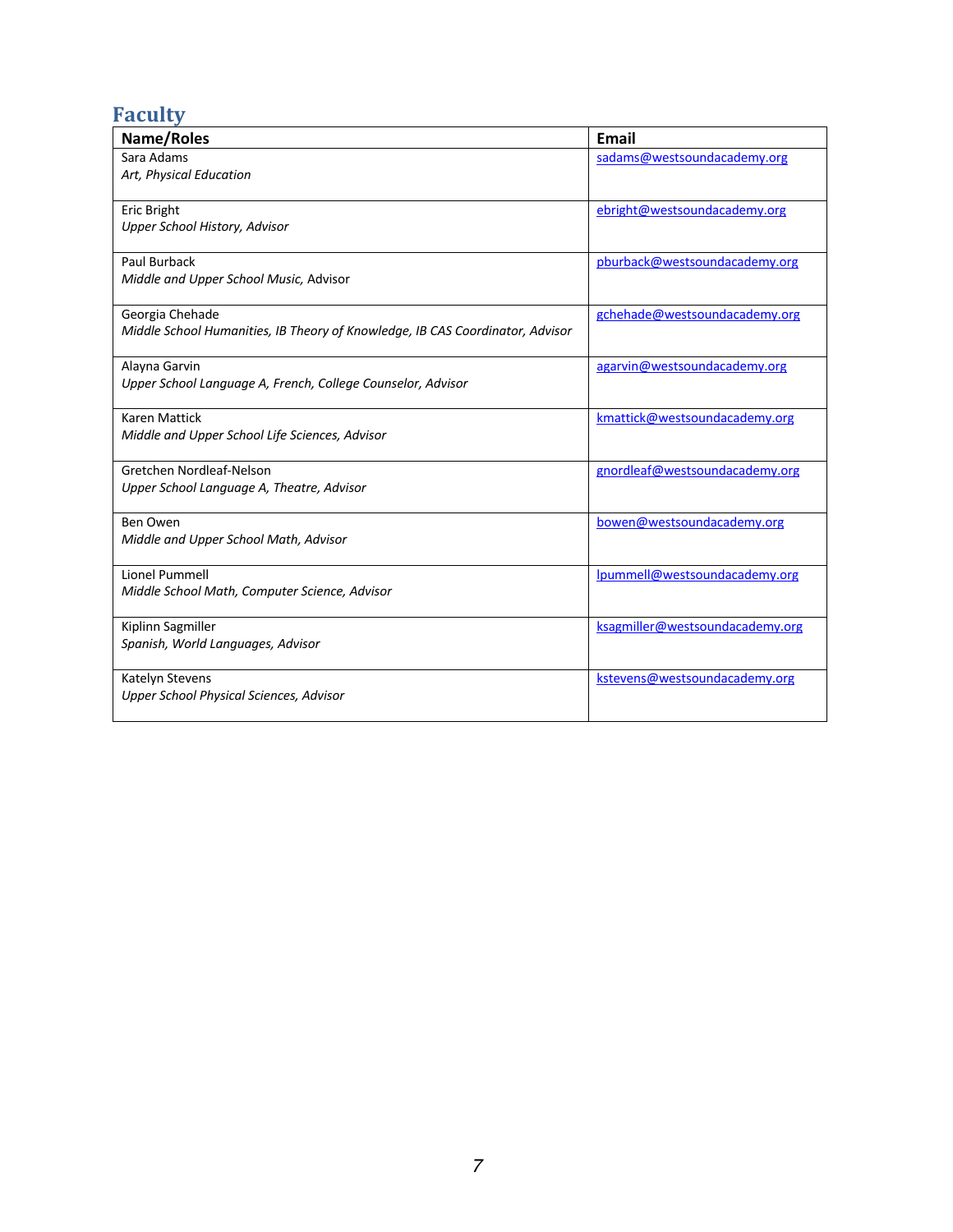## **Daily Details**

## **Student Designations**

- Middle School Student: A student enrolled in grades 6-8
- Upper School Student: A student enrolled in grades 9-12
- International Baccalaureate (IB) Diploma Programme (DP) Candidate: An  $11<sup>th</sup>$  or  $12<sup>th</sup>$  grade student planning to complete, submit materials and be assessed under all the requirements of the full IB Diploma Programme.
- International Baccalaureate Diploma Course Student: An  $11<sup>th</sup>$  or  $12<sup>th</sup>$  grade student planning to submit materials and be assessed under the requirements of the IB for one or more, but not all, subject areas.

## **Annual Calendar & Daily Schedule**

WSA maintains the school calendar on our website on the Parent Hawk's Nest page. The calendar is updated to account for adjustments or changes. For calendar questions, please visit https://westsoundacademy.org/events/ or go to https://westsoundacademy.org/ and click on the Parent Hawk's Nest in the upper right corner of our website.

| <b>Time</b>    | <b>Duration</b> | Monday      | Tuesday     | Wednesday   | Thursday      | Friday      |
|----------------|-----------------|-------------|-------------|-------------|---------------|-------------|
| $8:20-9:50$    | 90              | Per 1/Per 4 | Per 1/Per 4 | Per 1/Per 4 | Per 1/Per 4   | Per 1/Per 4 |
| $9:55 - 11:25$ | 90              | Per 2/Per 5 | Per 2/Per 5 | Per 2/Per 5 | Per 2/Per 5   | Per 2/Per 5 |
| 11:25-11:55    | 35              | Lunch       | Lunch       | Lunch       | Lunch         | Lunch       |
| 12:00-1:30     | 90              | Per 3/Per 6 | Per 3/Per 6 | Per 3/Per 6 | Per 3/Per 6   | Per 3/Per 6 |
| 1:35-2:55      | 80              | Per 7       | Advisory    | Per 7       | Early Release | Per 7       |

Students may not arrive at school before 8:00 AM and must be picked up by 4:00 PM.

Parents are encouraged to schedule student appointments after 3:30 PM rather than during the school day wherever possible.

## **Arriving and Departing School**

#### **Check-In**

All students will enter the campus by checking-in at Upper Baker. Upon arrival, students will be screened for COVID symptoms and marked for attendance. The earliest a student may arrive on campus and enter the screening queue is 8:00 AM unless otherwise arranged with administration. Students need to stay in the car until then. Students arriving at any other time in the day must also check-in at Upper Baker before entering any other building.

#### **Sign-Out Procedures**

Students leaving school before the end of the day for any reason, must be signed out at the Office before leaving campus. Students who drive themselves may request approval to sign themselves out for appointments. A student may receive approval via a signed note from her or his parents to the Office.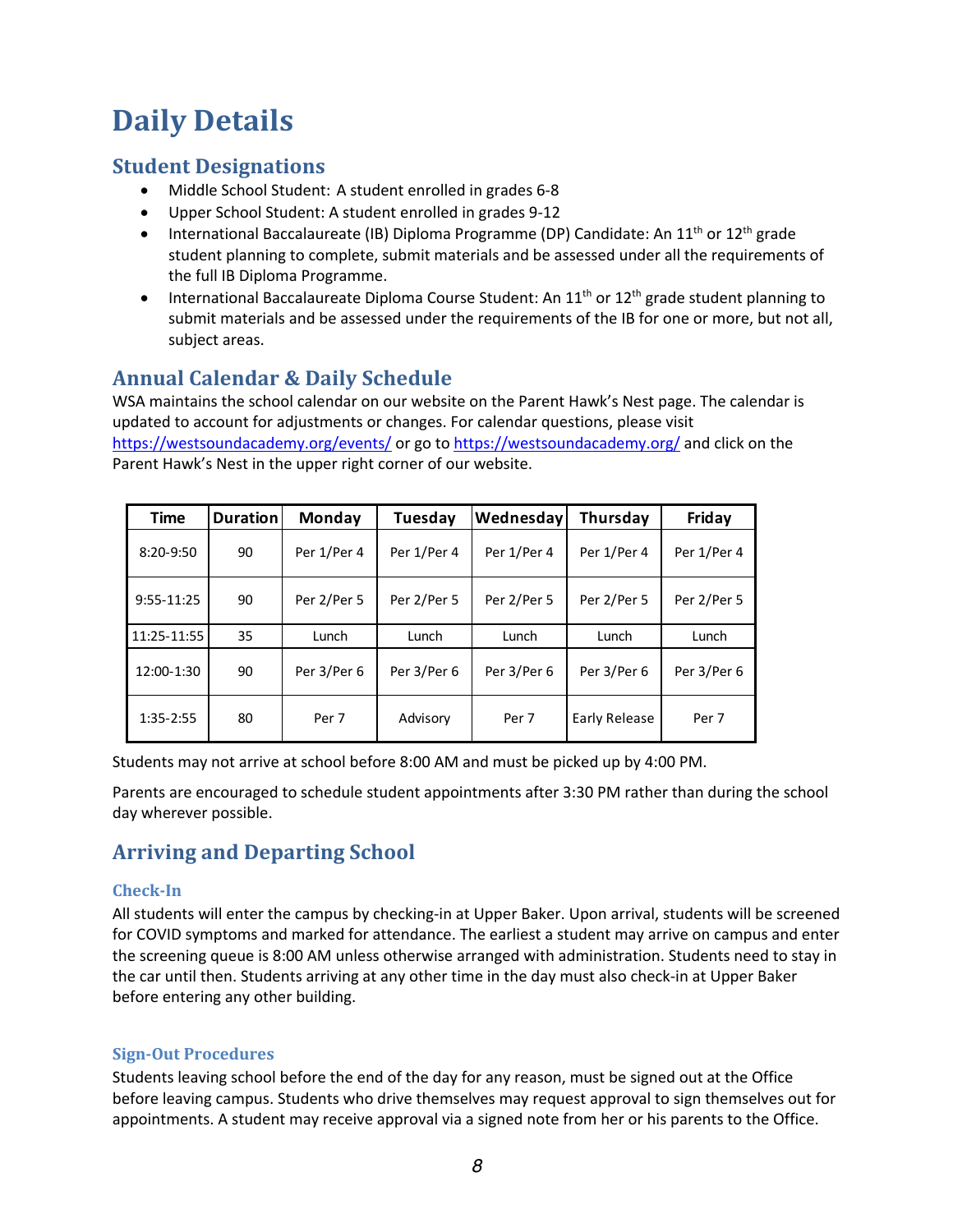#### **Dismissal**

Students should be picked up promptly at the end of school. Exceptions are made for students participating in a pre-arranged activity. If a student cannot be picked up by 3:10 PM, **he or she must report to the main office and wait in the conference room or library doing quiet activities. Parents must pick up these students by 4:00 PM. Students involved in an afterschool club or activity must be picked up within 5 minutes of the scheduled end of the activity.** This is to ensure that students are safely accounted for and that faculty and staff do not have to compromise their personal schedules waiting for a student to be picked up. **No student, regardless of age can be left alone on campus waiting for pick up.**

Student pickup at the end of the school day is not monitored for unfamiliar drivers and parents assume the responsibility of a student riding in an unfamiliar car. If you need to notify your student of a new pick-up plan, please call the school instead of texting your child to relay the message. Licensed students may drive their own vehicle to school by completing the **Student Driver Release Form** available on the Parent Hawk's Nest page on our website.

#### **Transportation**

WSA recognizes the logistical challenges of transportation to and from school. The administrative staff can provide carpool suggestions and share contact information for parents willing to carpool.

#### **Public Bus & Bike Transportation**

WSA is an advocate for public bus and bike transportation; however, our location on Highway 305 presents a pedestrian challenge.

Parents acknowledge that our location does not support safe pedestrian crossing of Highway 305 to the eastbound bus stop.

WSA does not encourage parents to allow students to cross Highway 305 as pedestrians or to ride a bike on Highway 305. Students do so at their own risk.

#### **Student Drivers**

Parents must submit written permission for their student to drive motor vehicles to and from school, and all student vehicles must be registered with the office. Students are expected to observe the 15mph speed limit and stop signs on the campus. Students who fail to comply with these rules will lose the privilege of driving on campus.

Students are not permitted to leave campus in their vehicle or in another student's vehicle during the school day.

All students are required to ride in a school-designated vehicle for any sanctioned school event, except under specific circumstances and with pre-approval from the parent. Student drivers may not drive other students on school sanctioned field trips or other school events.

#### **Attendance**

Class attendance is a critical component to a student's success at West Sound Academy as there is a high emphasis placed on completing practice and extension activities during class. Families are encouraged to consult the school calendar when making all travel decisions and to view class time as invaluable to the student's overall success. Given the nature of the current pandemic, parents are required to keep all symptomatic students at home. T**eachers will provide make-up work when students need to stay home due to illness. However, it is imperative that students demonstrate initiative to communicate and collaborate with teachers about making up missed work. Make-up may not be possible for absences due to other reasons.**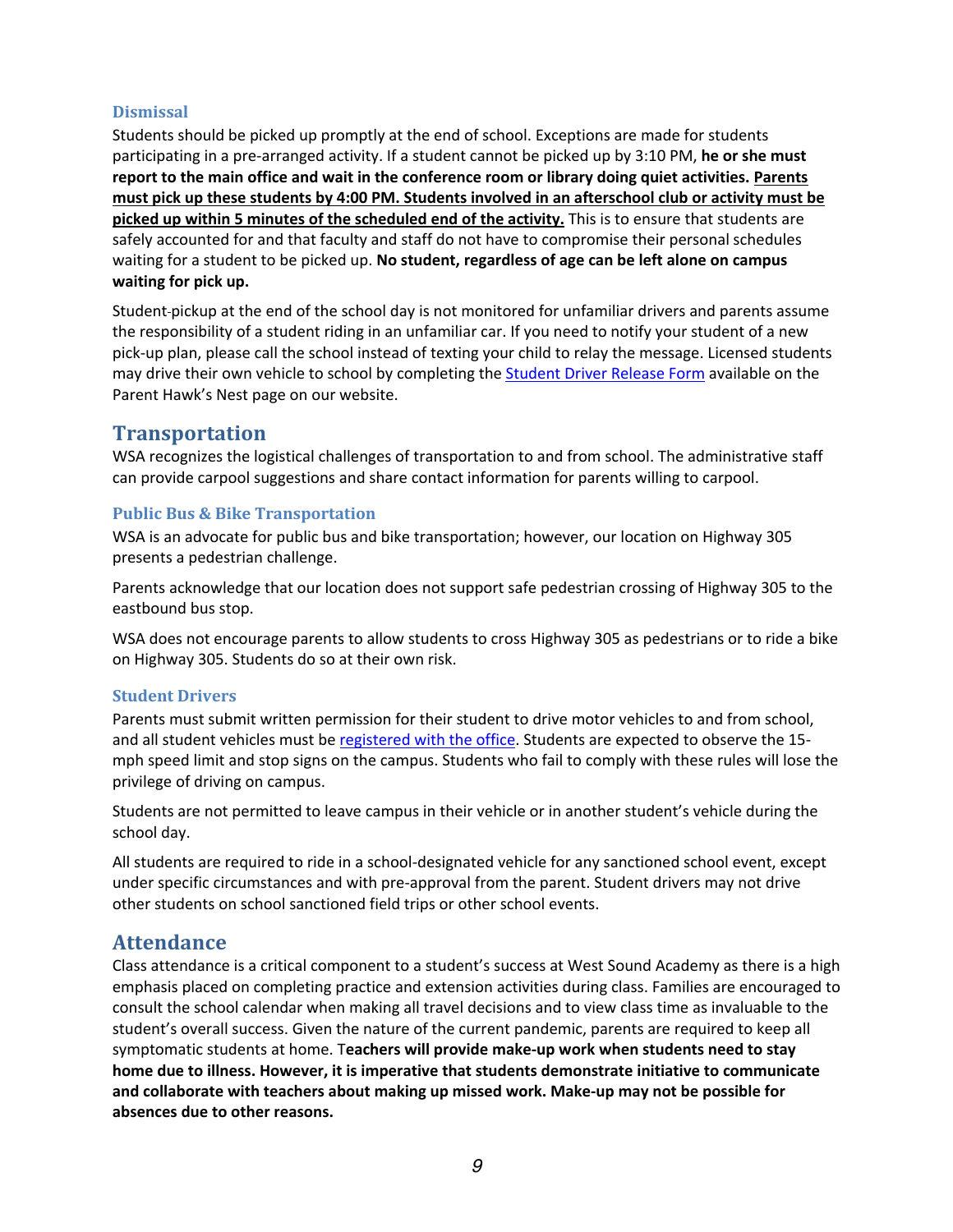A student's attendance record is available for viewing by parents at any time in FACTS.

#### **Attendance Communication**

Attendance is taken when students check-in at Upper Baker each morning. Teachers also record attendance at the start of each class period. Students are expected to be in their seats with their materials at the start of each class period. It is the obligation of the parent to notify the school when a student will be absent or tardy. **All unexpected absences will be marked unexcused if the parent does not notify the school by 3 PM each day of the absence**. Multi-day illnesses still require the parent to notify the school each day of the illness. Notifications can be made via email to frontdesk@westsoundacademy.org or by calling 360-598-5954.

#### **Excused Unplanned Absences**

If a student has an unplanned absence, parents must notify the school to report the student's absence and the reason for the absence by 3 PM the day of the absence. The office opens at 7:45 AM; however, a message may be left on the voice mail prior to 7:45 AM or an email can be sent to frontdesk@westsoundacademy.org.

#### **Unexcused Absences**

An absence is unexcused if the parent does not report the absence by 3 PM the day of the absence. or

#### **Planned Absences**

Vacations during school days and similar planned absences are discouraged. When a planned absence is unavoidable, the student needs to email frontdesk@westsoundacademy.org and all their teachers and advisors at least three school days before departure.

#### **Work Expectations During an Absence**

Students are expected to turn in work that was assigned prior to the absence and due the day they are absent using the technological tools available to them such as email, Google docs, taking a photo, etc. unless there are extenuating circumstances.

If the absence is due to an extended illness or pre-planned absence, the student will be encouraged to keep up with their work while absent. As with all absences, the responsibility for making up homework, tests and quizzes missed through absence rests on the shoulders of the student. The student should consult Google Classroom first to determine what work was missed. If clarification is required, the student should email their teachers to ask specific questions for clarification.

Extended health-related absences may impact the student's ability to finish class content on time and result in INC (incomplete) on the next grade report until the work can be completed as determined by the student's teachers.

#### **Tardy to 1st Period**

A student who is on campus but not seated and prepared to work at the start of class is marked Tardy in the school management system (FACTS). A tardy may be marked as excused for the following reasons if a parent provides verification:

- Car maintenance trouble (this does not include the carpool driver being late)
- Traffic
- Appointment that could not be scheduled after school
- Family emergency

A tardy will be marked as unexcused for reasons such as but not limited to the following:

• Oversleeping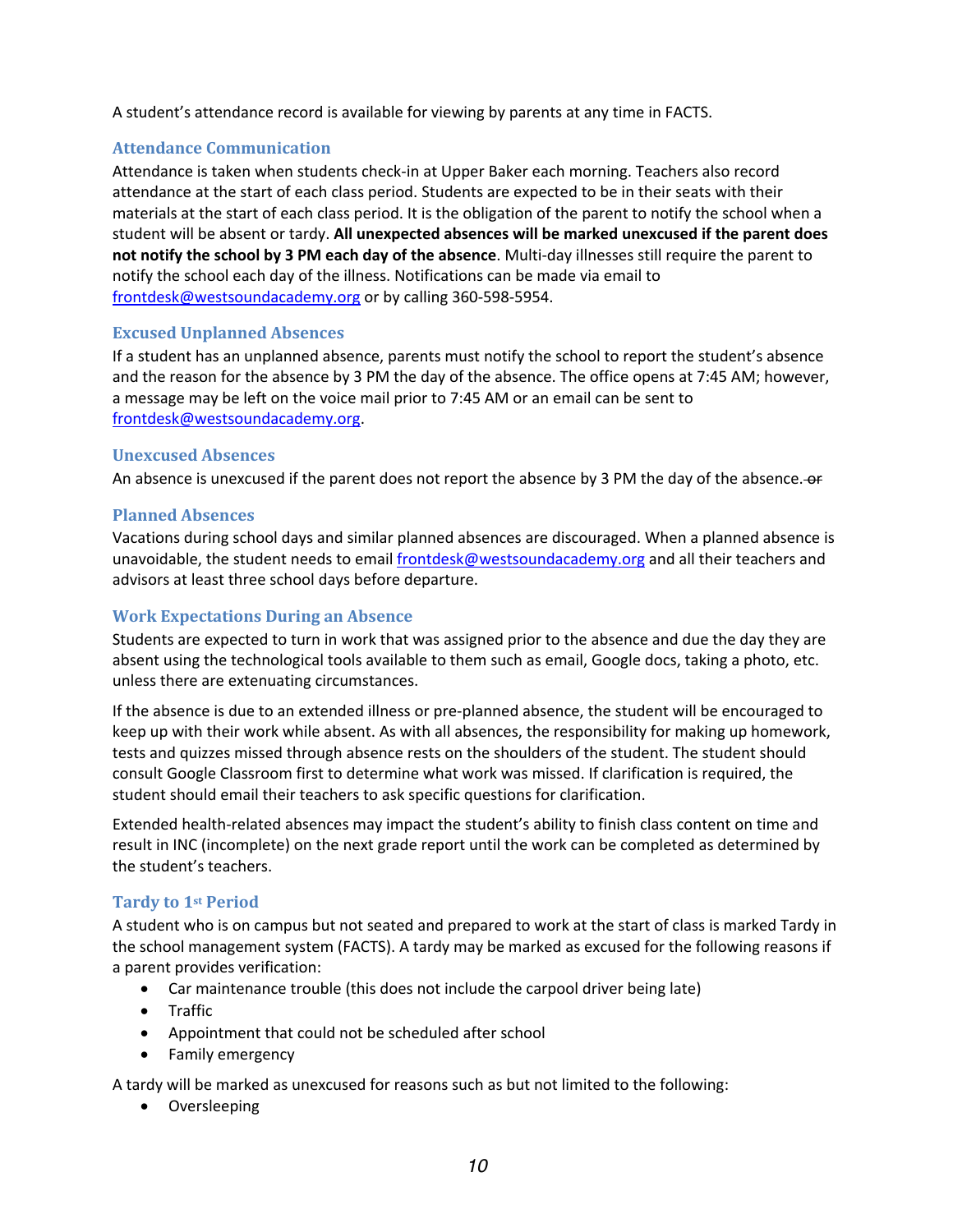- Carpool driver was late
- Trying to print out an assignment or complete homework
- No reason given by parent or student

If a student arrives late to school or leaves early, they must sign-in or sign-out at the front desk for safety. The parent may remain in the car and call the school to verify the reasons for lateness or request the student be dismissed.

A student arriving 30 minutes late to any class is considered an absence.

### **Lunch**

Students gather daily for a lunch break and are required to bring a sack lunch to school. Pizza from Central Market is available for purchase on Fridays. Orders are submitted through FACTS and are due by 3:00 PM on the day before.

No students may leave campus during the lunch period.

The school keeps a supply of emergency lunches for students who have forgotten lunches and parents are charged for the cost of these lunches. These are purposely bland and uninteresting meals as they are for emergency only and should not be relied upon as a regular source of lunch. Parents will be notified if students repeatedly rely on emergency lunches.

## **Textbooks**

WSA works hard to choose excellent books and keep the costs down for parents. The school provides a list of books to be purchased prior to the first day of school. Please use the ISBN number to search for the book from online sellers. It is important to carefully reference the ISBN when buying so that the correct edition is purchased. Some books are checked out to the student but remain the school's property. Some resources are electronic and require the school to bill families for access. Failure to return the book in good condition will result in fines.

Please put your student's name in their textbooks prior to the start of school.

Some textbooks are only available from the publisher. If this is the case, WSA will indicate that fact on the list and purchase the books in bulk for the class. The cost of the book will be billed on the student's account.

## Lost and Found

Students are encouraged to place their name on jackets, sweatshirts and other clothing items, lunch bags, musical instruments, calculators, etc. Unlabeled items are hard to reunite with their owners. Unlabeled items left at school will be available for pick up in the Commons for one week. After that time unclaimed items are given to local assistance organizations.

## **Communication**

The emotional, social, and academic well-being of each student is our primary concern in all communication. Clear and professional communication helps establish an open and warm community of students, parents, teachers, and administrators. It is WSA's goal to build self-advocacy by students. Students are encouraged to ask for help or to express their concerns in either an academic or social situation. All staff members, both faculty and administration, are available and willing to listen to students and parents.

WSA is committed to working together to build relationships that keep the focus of all dialogue on our students. We strive to be respectful, caring, and supportive in all of our communication and are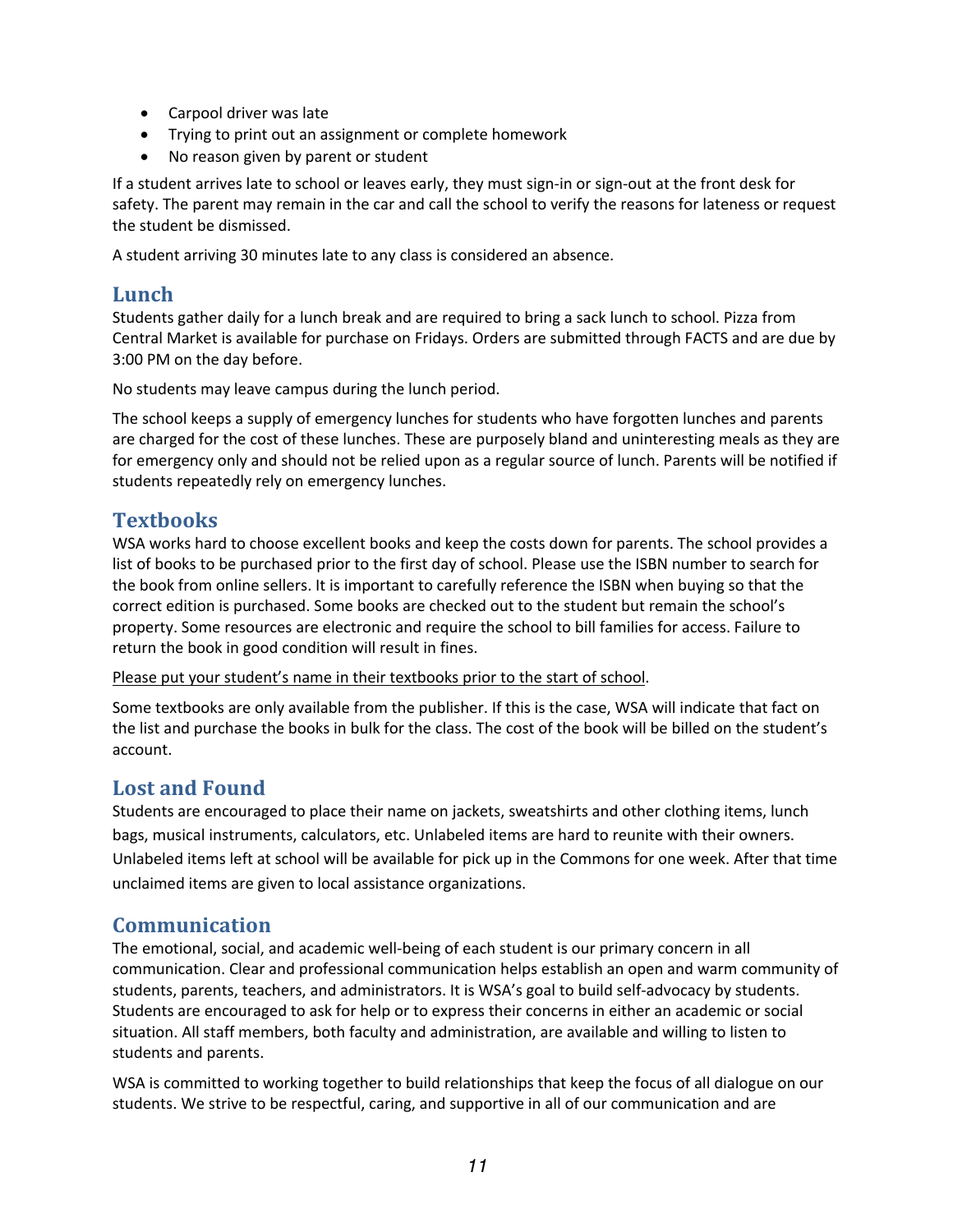committed to using a wide range of tools to assure an effective exchange of ideas. As a staff, our goal is to work together towards learning. Our responses to inquiries are guided by our ideas of what is best for students and our positive intentions. However, misunderstandings, mistakes, and miscommunications do occur, so please continue to seek information if you have not found a positive resolution to your inquiry.

## **School to Home Communication**

Email is the primary means for communication between West Sound Academy and home. Accordingly, it is our assumption that families regularly check their email boxes for letters from the school, notes from teachers, and weekly updates. All staff members have addresses as follows: first name initial, full last name @westsoundacademy.org. Calendar information sent home via the weekly Hawk Talk email is also available on WSA's website.

Important information is communicated in the weekly Hawk Talk newsletter. WSA strives to keep the online calendar up to date as well with upcoming events located on our website. WSA relies on the website's online calendar rather than FACTS's calendar tool.

Please log in to FACTS and verify that all contact information is correct at the start of the school year. Any parent indicated as "custodian" will receive the Hawk Talk and emails meant to be sent to parents.

Please note that emails that are sent by staff directly from FACTS will appear to have only gone to you, the recipient. Other recipients' email addresses will be hidden.

If for some reason, you are not receiving monthly invoices, the Hawk Talk, communication from teachers or emails from the administration, please contact the front desk to verify that a problem has not occurred.

## **Learning Team Conferences**

Formal student/parent/faculty conferences are scheduled three times a year. These Learner-led conferences include the entire learning team: parents, student, and teachers. There is a goal-setting conference in September, progress conference in January, and optional reflective conference in May. Conferences are designed to help lead students to an understanding of their strengths, assist them in a conscious effort to remediate any challenges, and help them identify their areas of greatest interest.

Throughout the school year, parents may request a conference with any member of the faculty or administration to discuss their child's progress.

## **Family Contact Information**

Parents may log in to FACTS to make edits to their contact information. Please email frontdesk@westsoundacademy.org as well so we are aware of the change.

## **Parent Volunteer Opportunities**

West Sound Academy and parents make a powerful team. The whole school community benefits from engaged parents. WSA relies on parent volunteers to bring many programs to fruition. Here are some opportunities to help

- Community Event Planning See Elizabeth Butler
- Building/Maintenance Skills (Year Round) See Lionel Pummell
- Student Social Events See Lisa Gsellman
- Host Family See Lisa Gsellman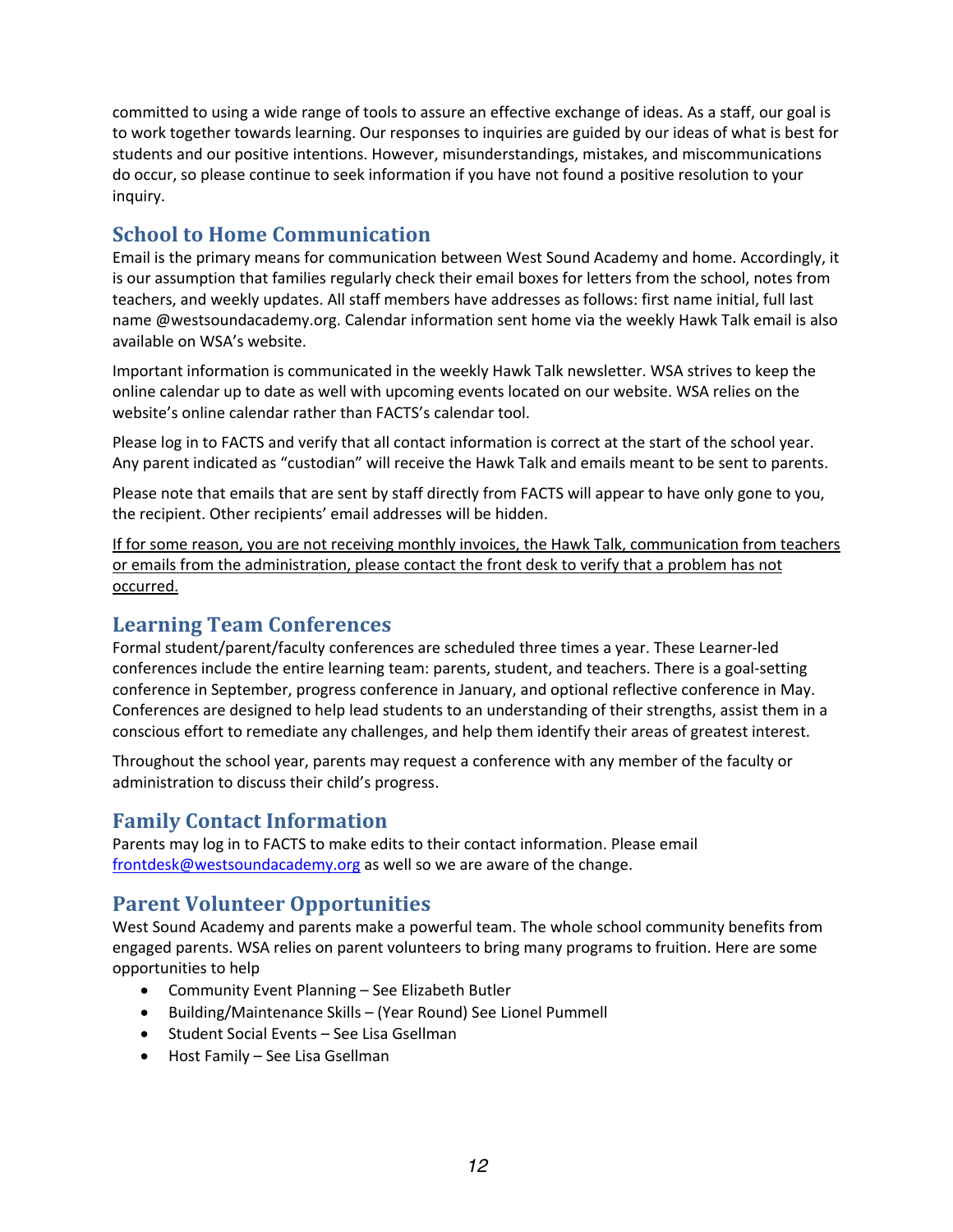## **School Policies**

## **Advisory**

The West Sound Academy Advisory program promotes meaningful relationships between staff and students while creating community, building school spirit, providing academic support to students, and supporting whole student wellness.

Through weekly meetings with their advisors, students experience a personalized learning environment with a structure and set of practices for creating multi-grade level connections, learning what it means to be an active and contributing member of the WSA community, practicing interpersonal skills, as well as monitoring and encouraging academic progress and career and college readiness.

At the beginning of the academic year, students work with their advisors to set academic and extracurricular goals. These goals are revisited during the learning team conferences that happen in September and January.

The learning objectives in Advisory are to:

- Build student skills that make students successful lifelong learners
- Help students to get to know their passions and strengths
- Provide opportunities for students to give back to the community in authentic and meaningful ways.

In doing this, we foster local and global citizenship.

#### **Roles and Responsibilities of the Advisor**

- Act as an advocate
- Encourage advisees to participate in the life of WSA
- Encourage advisees to achieve their academic potential
- Guide students to answers on academic and extracurricular questions
- Facilitate discussion of relevant topics
- Discuss current issues in students' lives
- Help students problem-solve current concerns or issues
- Help students guide other students through problems
- Facilitate learner-led conferences

#### **Roles and Responsibilities of the Advisee**

- Actively engage and participate in Advisory group activities
- Cultivate and promote a healthy and safe school climate for all students and staff
- Develop, pursue, and achieve academic and personal goals
- Develop interpersonal skills (Wellness & DEI (Diversity, Equity, and Inclusion))
- Access advisors to find answers to academic and extra-curricular needs
- Help the Advisory group solve current issues and concerns

## **Fundraising**

#### **Why does the school fundraise?**

Independent schools rely solely on tuition and donations for revenue. The true cost of sending a student to WSA is approximately \$5000 per student higher than the tuition we charge. Fundraising helps close this gap and allows families to take a tax deduction on that part of the tuition. We understand that not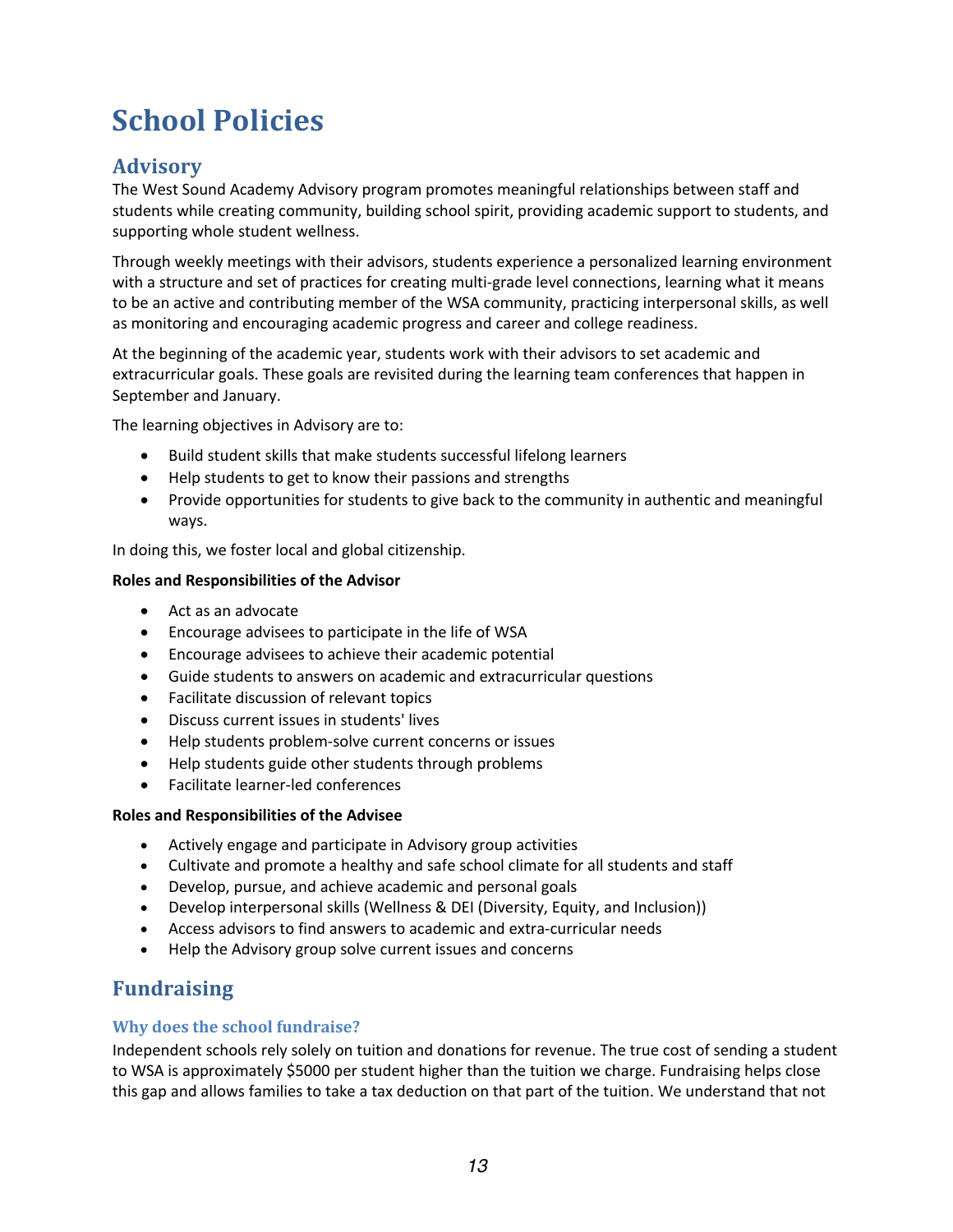every family is able to write a check to cover that difference, but we ask that each family give at the level they are able.

The dollars are important, but participation is also important. If WSA is successful in reaching our goal of 100% participation by families, faculty and Board Members, this demonstrates to philanthropic groups, foundations and individuals that our community is fully supportive of the school's mission. This allows us to apply with greater success for additional grants and leverage your donation into further fundraising.

All the fundraised dollars go directly to provide the programs, teachers, facilities and opportunities for every child, regardless of financial need, who attends WSA.

#### **Individual Fundraising**

WSA encourages students to take leadership in educating the community about particular needs and to create opportunities for community members to learn about or support organizations addressing those needs. However, as the school grows, so does the number of individual fundraising initiatives. As such, in order for an individual fundraising effort to be promoted by WSA to the WSA community, the Board of Trustees now requires that any individual fundraising initiative be reviewed and approved by both WSA's Administration and WSA's Student Council. **Please refer to Appendix D at the end of this document to learn the guidelines for proposing an individual fundraising event.**

## **Financial Confidentiality and Payment Information**

WSA is committed to a policy of affordability so that tuition will not become a barrier to enrollment. We offer placement on a Sliding Scale, which sets tuition according to family income. Families may apply for placement on the Sliding Scale by completing the Family Financial Worksheet (FFW) available on our website. Those families who choose not to apply for placement, or whose financial profiles do not qualify them for tuition adjustments, will be expected to pay full tuition at the high end of the scale.

Sliding Scale placement is considered separately from admission decisions. All financial information is kept confidential. Families are expected to keep their placement confidential. Sharing information with other families may result in loss of re-enrollment for the following year.

Families do not need to complete the FFW in subsequent years unless their income has changed more than 10% up or down. However, a copy of the most recently completed tax return and W-2 is due in January each year to maintain placement on the scale.

Additional charges may be billed for medical insurance, online resources or textbooks*.* Seniors have a senior class fee that covers the Senior Retreat, postage, senior sweatshirt and other graduate needs. These charges are due and payable in the month billed unless prior arrangements have been made. Parents purchase books for their students with occasional exceptions when the school purchases materials for the student and bills them to the student's account.

**Late Fees:** For monthly payment plans, tuition payment is due and payable on the 15th of the month. For Semi-Annual payment plans, payment is due on July 15th and December 15th. For Annual Plans, payment is due on July 15th. Payments received after the 20th of the month are considered late. A monthly late fee of \$25 will be applied to unpaid balances of \$1,000 or less, and a monthly late fee of \$50 will be applied to unpaid balances over \$1,000.

**Aged accounts:** Unlike other services, teachers do not stop teaching if the bill has not been paid. Making your contracted tuition obligations on-time is imperative to the health and well-being of the school. WSA will follow the collections policy adopted by the Board of Trustees which may result in aged accounts over 180 days being sent to a collections service and re-enrollment being denied to the student.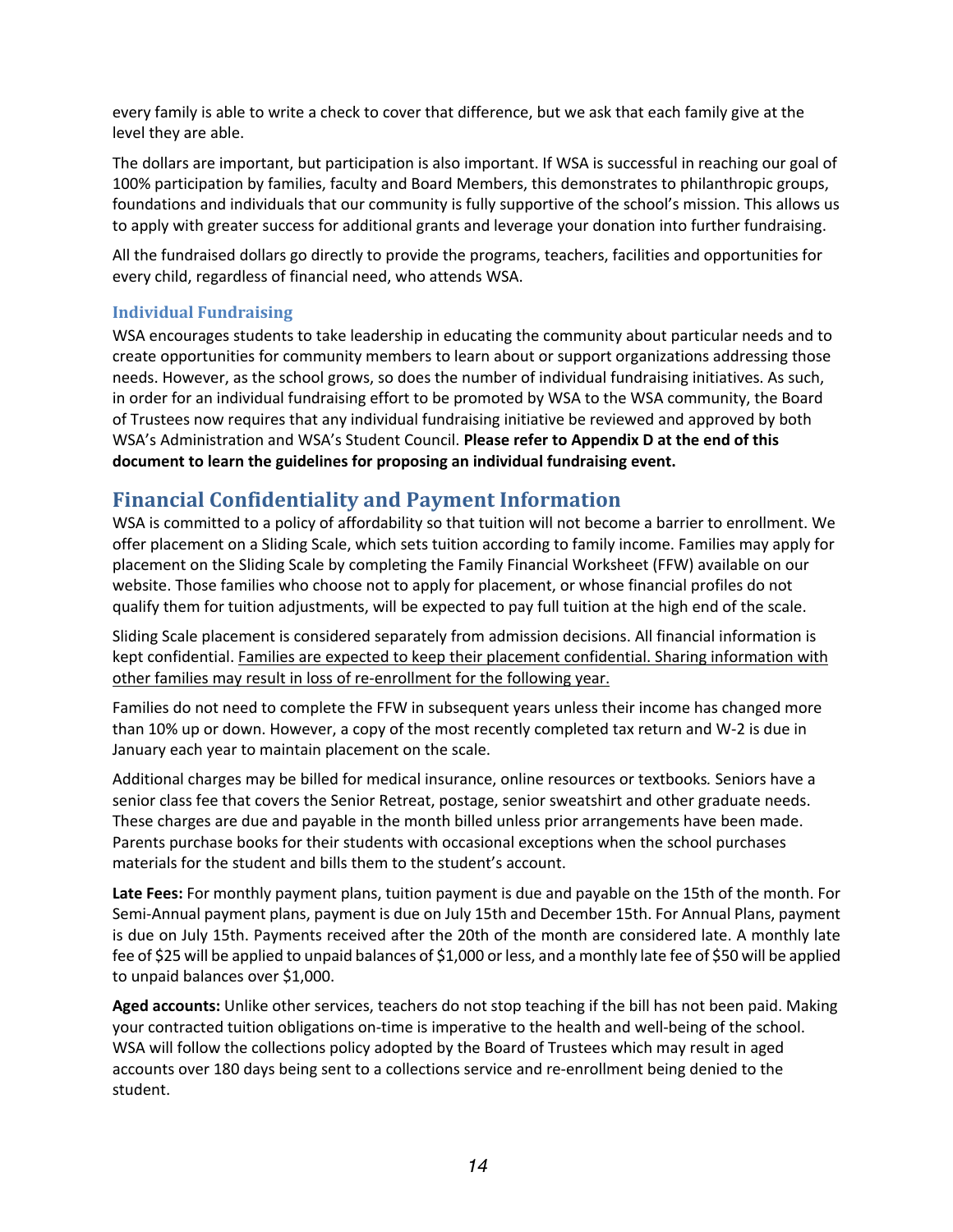## **Scholarships**

Starting in July 2020 no new scholarships have been awarded. Students who withdraw from WSA prior to the end of any given academic year for reasons other than those listed below forfeit the scholarship award retroactively to the start of the school year. Parents will be held accountable for the full amount of tuition not already paid, the scholarship amount and any fees not yet paid. A tuition insurance claim will be made for the full amount of tuition. Exceptions to this term may be made for documented medical conditions that prohibit continued enrollment, relocation of primary wage earner, or, at the committee's discretion, documented family emergency. Parents are not obligated to repay any financial aid award made.

## **Clothing**

The guidelines for responsible clothing have been developed by the parent community. In harmony with our school mission, we intend to contribute responsibly to the world by collaboratively establishing reasonable expectations for clothing for both students and faculty that are conducive to a learning environment. Their clothing may reflect individual taste if it meets standards of neatness, professionalism, and appropriateness.

Following the guidelines listed below is the responsibility of the parents. If an outfit does not meet the tests below, the administration will contact the parents.

All clothing and shoes must be appropriate for movement, safety and activities. Any logos or text on clothing should reflect respect for one another and for the multicultural community we have. Clothing should always cover all undergarments. If when sitting on the ground, no part of your underwear or derriere should be showing. With arms at your sides, the midriff should not be showing.

## **Medication at School**

Student health and well-being are foremost at West Sound Academy. Each family completes a "Health Information" form on which they may grant designated staff permission to provide their student acetaminophen, ibuprofen, Tums, and/or Benadryl when needed. A health log is maintained in the office to note when these medications are dispensed. No other medication will be dispensed without a completed and signed medication authorization form.

The Health Information form also provides space for a description of any prescription medicine that may need to be distributed during school hours. For students needing to take such medication at school or during trips, West Sound Academy requires an additional "**Medication Authorization Form**" which must be completed, signed by the prescribing physician, and submitted, along with the medication in the original labeled container, to the school's office.

Neither the Health Information form nor the Medical Authorization Form permits students to be in possession of any medication, prescribed or over-the-counter, on campus or at school-sponsored activities. All medications are to be kept at the main office. Students needing to take medication should request permission to go to the office at the prescribed time. (Note that it is the student's responsibility to go to the office at the prescribed time.) The Head of School or the administrator on duty is authorized to administer medication. Medication required by a student while attending a school activity or field trip will be provided to the designated staff member responsible for that trip. In these instances, the student checks with the teacher in charge of that activity to receive the prescribed medication.

While students may not have over-the-counter or prescribed medication in their possession, if a student needs to carry a device such as an inhaler due to life threatening asthma problems or an EpiPen for allergic reactions, the parent or guardian should make a formal request to the Head of School. Once the request is approved the Medication Authorization Form will be noted "student to self-medicate".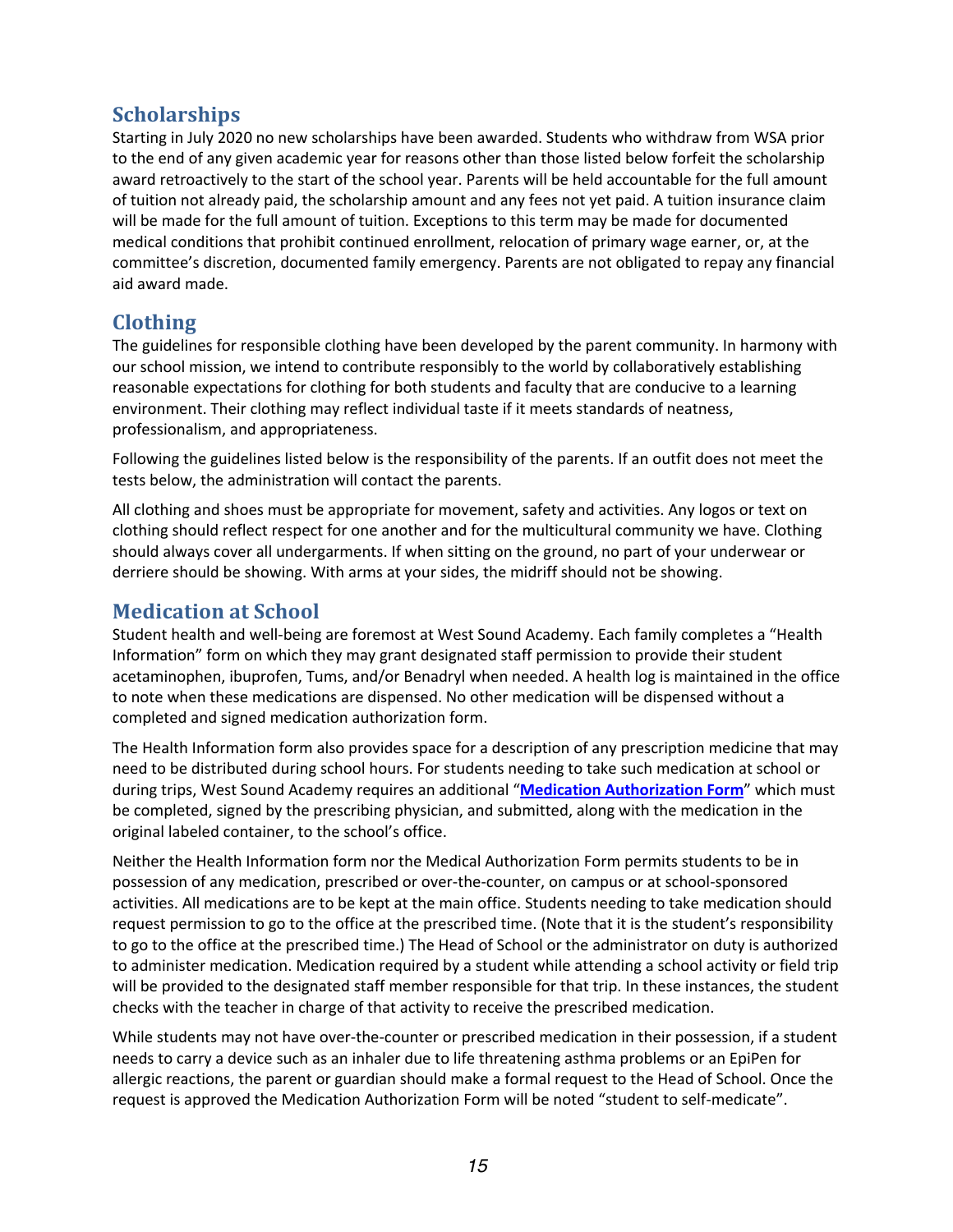## **Student Drugs and Alcohol**

On the West Sound Academy campus, or at any school-sponsored student event or activity, the following are prohibited:

- Possession, sale, or distribution of any illegal, prescription, over-the-counter or homeopathic drugs, nicotine or alcohol
- The use of illegal, prescription, over-the-counter, homeopathic drugs, nicotine, materials or alcohol outside of the medications provided by parents and administered by school staff
- Arriving under the influence of illegal or non-prescribed drugs, nicotine or alcohol
- Possession of any drug paraphernalia, vape devices, prescription, non-prescription or illegal drugs or marijuana on campus

Participation in drug/alcohol related activity can lead to disciplinary action including expulsion for a firsttime offense, even if it occurs off-campus and is not an activity related to the school.

Consequences for violations shall be determined by the Head of School and will include one or more of the following:

- Expulsion If a student sells illegal drugs, prescription drugs, vape materials, or alcohol on campus or at a school event, the student will be immediately expelled. The police will be notified. The distribution of drugs or alcohol without the exchange of funds may also be grounds for expulsion.
- Suspension Students will be suspended for a period of time and will be held responsible for submitting all schoolwork assigned during the suspension.
- Assessment and Counseling Students may be required to have a drug/alcohol assessment before returning to school from suspension. A copy of the assessment and treatment recommendations must be furnished to the school. If counseling is recommended by the assessing agency or the Head of School, the student must attend counseling sessions regularly, give permission for the Head of School to confer with the student's counselor, and submit to periodic drug testing at the family's expense.
- Probation Students may be placed on probation for one year, and any violation of a major school rule or a consistent pattern of not living up to the Honor Code established by West Sound Academy will result in expulsion.

In all cases, a second violation of the Drug/Alcohol Policy at any time during a student's tenure at West Sound Academy will result in expulsion.

In addition to the consequences outlined above, students violating the Drug/Alcohol Policy will be subject to the following restrictions:

- The student will forfeit all positions of leadership and will not be allowed to hold any such position for one year from the date of the violation.
- The student will not be allowed to attend school-related activities or field trips.

## **Weapons**

Possession and/or use of firearms, knives, or any other potentially harmful weapon are prohibited. Any student possessing a weapon on campus may be expelled. The police may be notified. In addition, violent talk or threats will be taken seriously and may result in suspension or expulsion.

Conviction of an illegal act of any kind will result in disciplinary action.

## **Computer Network/Internet Acceptable Use**

The use of any technology at West Sound Academy is a privilege and limited to those activities that further WSA school studies. Successful use of the West Sound Academy computer network and the Internet at West Sound Academy requires that all users conduct themselves in a responsible, decent, ethical and polite manner while using the networks. The user is ultimately responsible for his or her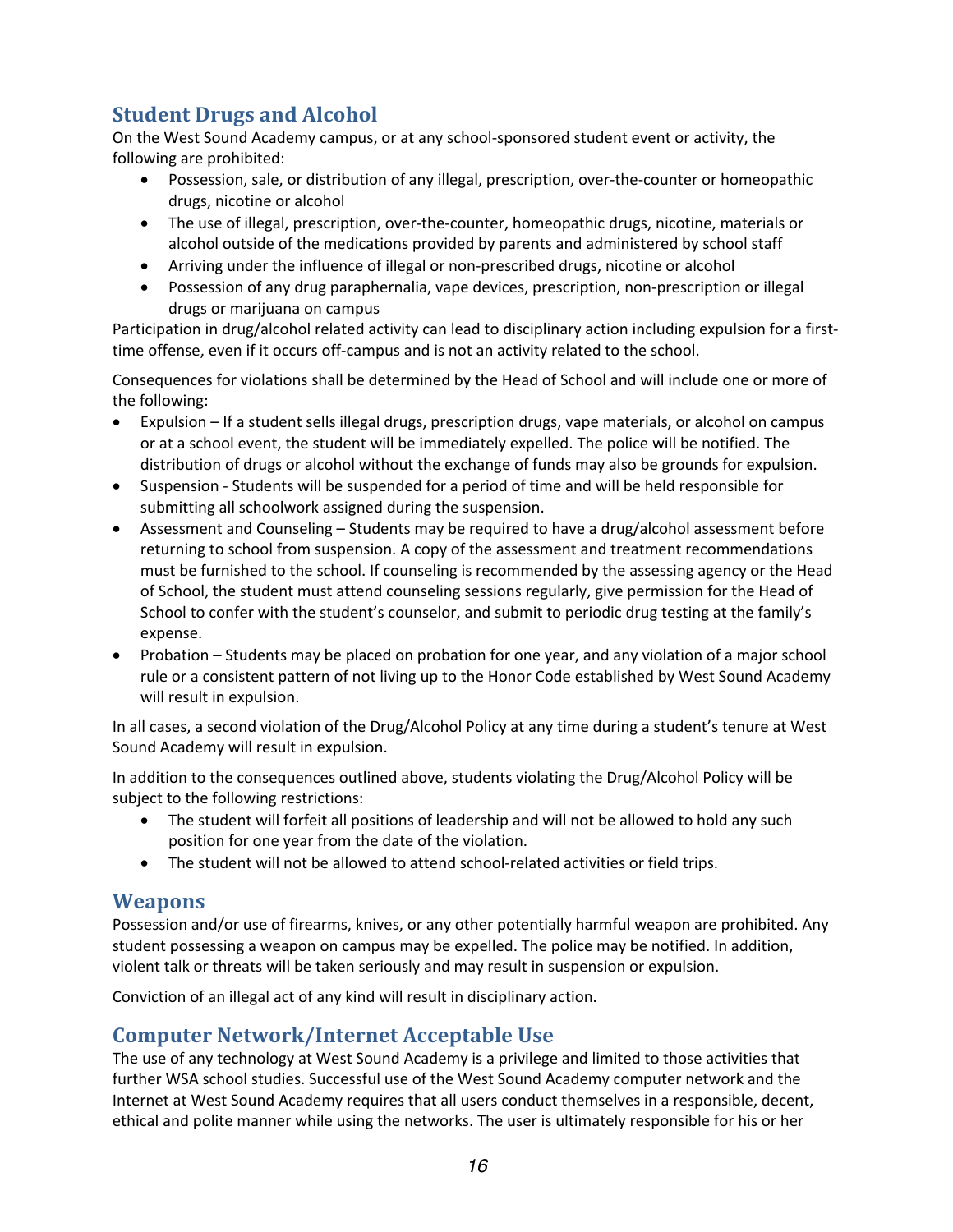actions in accessing network services. Internet use at the school is for school purposes only. Any personal e-mailing, chatting or web-based calls, Internet access, gaming, data-streaming or use of social media not intended for school assignments or any activity considered to be cyber-bullying is prohibited.

Students are expected to utilize the technological resources provided online such as Google Classroom, FACTS and Zoom for the purpose for which they are intended. Sharing access to these platforms with anyone outside of school or use for personal gain or recreation is prohibited.

Unauthorized use will result in the forfeiture of wireless privileges for a specified time period determined by the Head of School. Where applicable the personal computer will be confiscated to be retrieved by the student's parent(s). Where applicable, the student may be suspended as well.

Personal laptop use for school work during breaks or lunch time may only occur in a designated area (or areas) as indicated by the Head of School. Use of laptops in any area other than the designated area(s) will result in the confiscation of the personal laptop or electronic device. Using social media, gaming or streaming entertainment media is not allowed during lunch or breaks and will result in confiscation of the device.

#### **Guidelines**

- Access to the networks and to the information technology environment at West Sound Academy is a privilege.
- Access to the school computers, cameras or other technology is a privilege and where applicable, students must sign in and out any borrowed devices.
- Recording anyone without their knowledge or written permission is strictly prohibited under Washington State Law RCW9.73.
- Students who borrow any school-owned piece of technology, computer, charger, camera or similar item are responsible for the full replacement value should the item be lost, damaged or require repair.
- The networks may only be used for the purposes of research, education, and school-related business and operations.
- Any system which requires password access, or that requires a school account will only be used by the authorized user. Account owners are ultimately responsible for all activity under their account.
- WSA has the right to take disciplinary action, remove computer and networking privileges, and/or take legal action, for any activity characterized as unethical or unacceptable.
- West Sound Academy reserves the right to prioritize use and access to the school's networks.
- Any use of the networks must be in conformance with federal, state and local law, this policy and all applicable licenses.
- The networks may not be used to transmit defamatory or harassing messages or to access, store or distribute obscene, pornographic, indecent, or offensive materials, or materials that are harmful to minors.
- Use of the networks to copy or transmit any software programs, documents or other information protected by copyright laws is prohibited.
- No high intensity bandwidth use is permitted, including video downloads of movies.
- Student use of social media sites is not permitted during school hours.
- Use of the networks for commercial purposes or solicitation is prohibited. Use of the networks for charitable or any other purposes unrelated to the educational mission of West Sound Academy must be approved in advance by the Head of School or designee, and such permission may be withheld at the Head's sole discretion for any reason.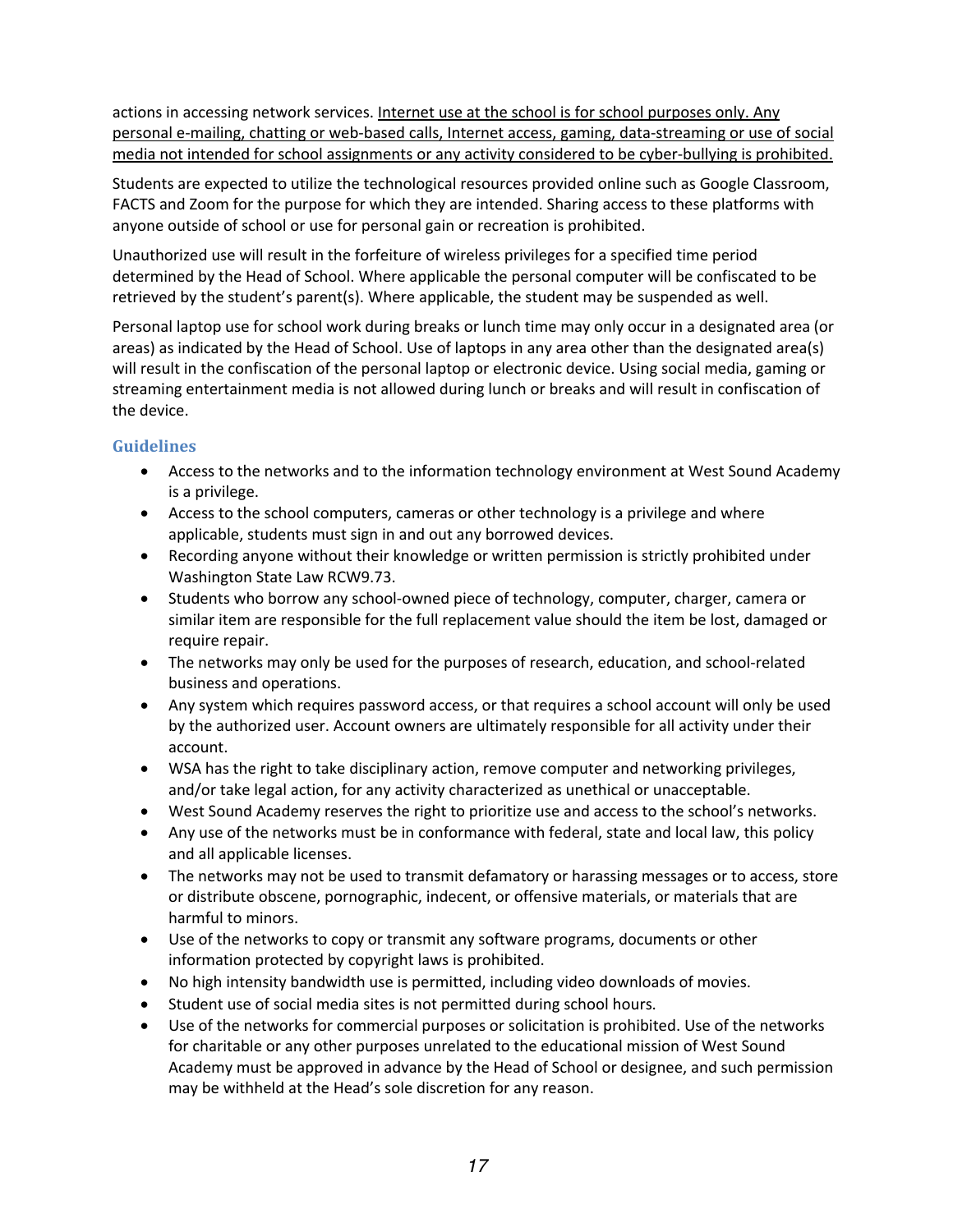- The networks shall not be used in a way that disrupts their operation, abuses the hardware or software components, or otherwise injures the networks. Only authorized users may access the networks.
- West Sound Academy reserves the right to close school-issued electronic accounts and remove any user's access to the networks if, at any time, it is determined that the user has violated this policy.

#### **West Sound Academy reserves the right to:**

- Monitor all activity of the West Sound Academy networks including network usage, email content, information and files received or viewed by users.
- Make determinations whether specific uses of the networks are consistent with the acceptable use policy.
- Log network use and monitor storage by users.
- Deem what is appropriate use.
- Remove a user's access to the network.
- Cooperate fully with any investigation concerning or relating to any West Sound Academy network activity.
- The West Sound Academy networks and all information stored therein, including e-mail addresses of students and families, documents and other information is the property of West Sound Academy. There is no expectation of privacy in any material stored in the West Sound Academy networks including electronic email, and the school reserves the right to access and use stored information for any legitimate purpose.
- Review and disclose any information downloaded or messages sent or received on the school network. In summary, network administrators and school administration do have access to all mail and files stored on the school network and servers and may review the same to ensure compliance with this policy.

#### **WSA Responsibilities and Limitations:**

- West Sound Academy views personal information about each of its students as confidential and takes steps to protect student privacy. Students should never reveal their names, addresses or phone numbers on the networks without permission of their teacher and parent or guardian. Students should notify their teacher or other adult about any inappropriate messages or information received through the West Sound Academy networks.
- WSA will take prudent steps to develop, implement and maintain security procedures to ensure the integrity of individual and school files. The school will not guarantee that information on any computer system will be inaccessible by other users.
- WSA will attempt to provide error-free and dependable access to technology resources associated with West Sound Academy networks. The school will not be held liable for any information that may be lost, damaged, or unavailable due to technical or other difficulties. WSA specifically disclaims responsibility for files or student work lost due to disk failure, viruses, Internet access interruption, and all other system failures. WSA also disclaims responsibility for any consequences of service interruptions or changes, even if these disruptions arise from circumstances under the control of WSA.
- WSA will utilize filtering software or other technologies to prevent users from accessing visual depictions that are obscene, pornographic, or harmful to minors. Attempts to circumvent or 'get around' the content filter are strictly prohibited, and will be considered a violation of this policy. WSA will also monitor, through direct observation and/or other technological means, online activities including, but not limited to, email and file transfers of users.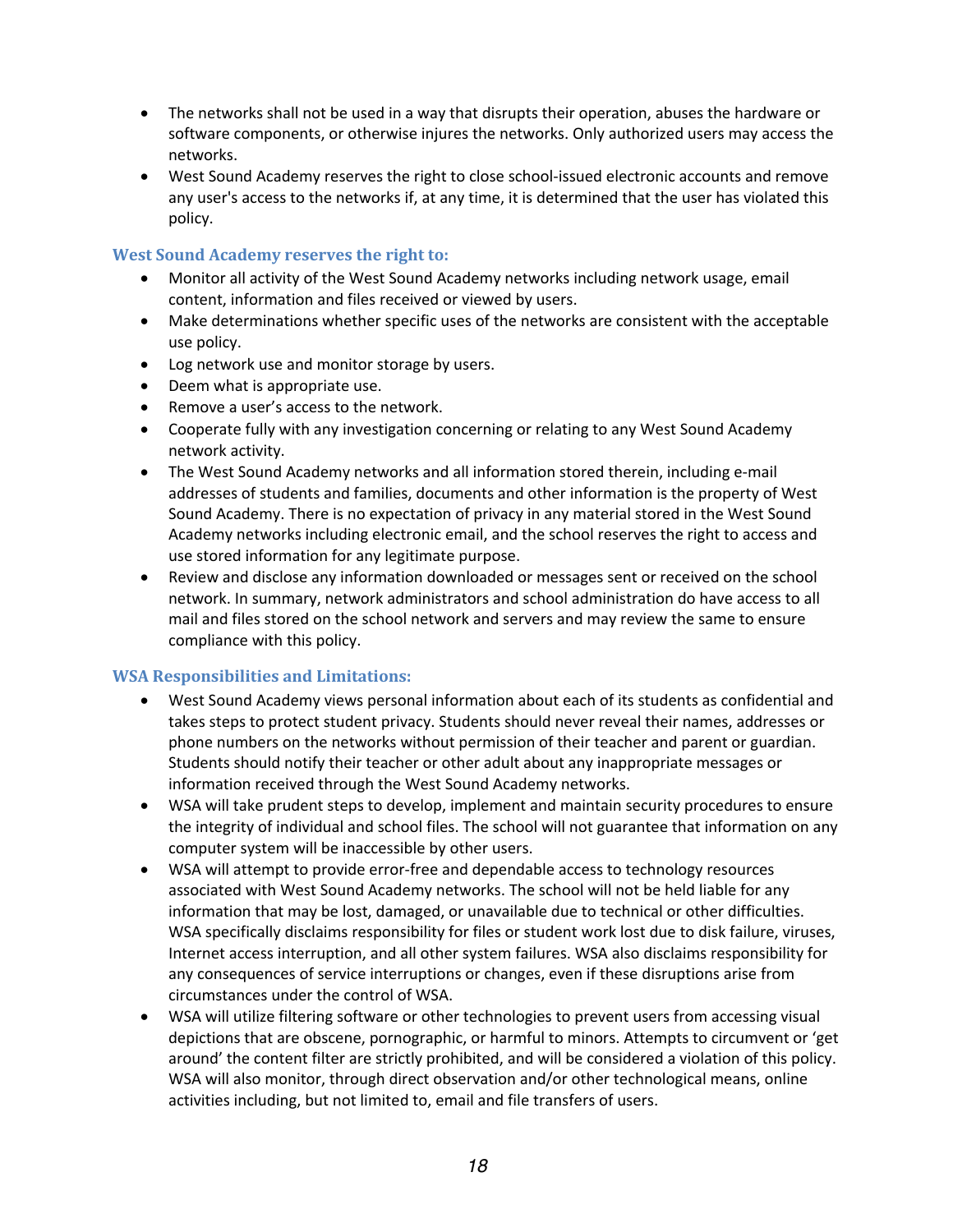- WSA makes no warranties with respect to the Internet, and we specifically disclaim responsibility for the content of any advice or information received by a WSA network user from a source outside of WSA, or any costs or charges incurred as a result of seeing or accepting such advice. WSA also disclaims responsibility for any costs, injuries, liability or damages caused by the way the Internet is used by a WSA computer user or the manner in which other users may communicate or interact with the WSA computer user.
- Despite every effort for supervision and filtering, all users and parents/guardians are advised that access to the network may include the potential for access to content inappropriate for school-aged students. WSA believes that the benefits to students from access to the Internet, in the form of information resources and opportunities for collaboration, far exceed any disadvantages of access. But be warned that WSA does not have control of the information on the Internet. While our intent is to make the Internet accessible to further the school's educational goals and objectives, it is impossible to completely restrict access to objectionable materials. Other sites accessible via the Internet may contain material that is inaccurate, illegal, defamatory, or offensive to some people.

## **Use of Student-Owned Laptop Computers**

West Sound Academy is committed to capitalizing on the learning potential provided by technology. A Bring Your Own Laptop Computer policy aids in this effort. Under this policy:

- Every WSA student is required to have a laptop computer with a webcam available to them for use at school and home. Many different laptop computers will meet the essential system requirements listed below. The choice of brand and any additional features is in the hands of the family.
- Although laptop computers will not be used in every class, every day, students are expected to have their laptops on campus during school hours. Students are responsible to ensure their laptop is charged and ready to go.
- Personal laptop use at WSA is governed by the policy outlined in this handbook. The student is responsible for following this policy. In addition, the school's network filters will be applied to the student's Internet connection, which shall be limited to the free wireless access provided by the school.
- While WSA provides a safe and respectful environment, WSA assumes no liability for the security and safekeeping of the laptop computer.

#### **Hardware Guidelines**

West Sound Academy will provide students with access to the WSA Wireless Network and allow students to use personal laptop computers with wireless capabilities as a means to enhance their education subject to the policies noted in this handbook. The use of these laptops is at teacher discretion. At the present time, devices such as the iPad, iPod Touch, and iPhone do not provide the range of capabilities needed by students of West Sound Academy and are not acceptable substitutes for a laptop computer with the following capabilities.

#### *Hardware*

OS: Windows 10 or newer, Apple OSX 10.13 or newer. Wireless connectivity, battery-powered capability with Power cord available if needed. Web camera and audio enabled Protective case or carry-all, visibly labeled with student's name. Chromebooks are acceptable

#### *Software*

Web browser –Google Chrome is the recommended browser to use on campus.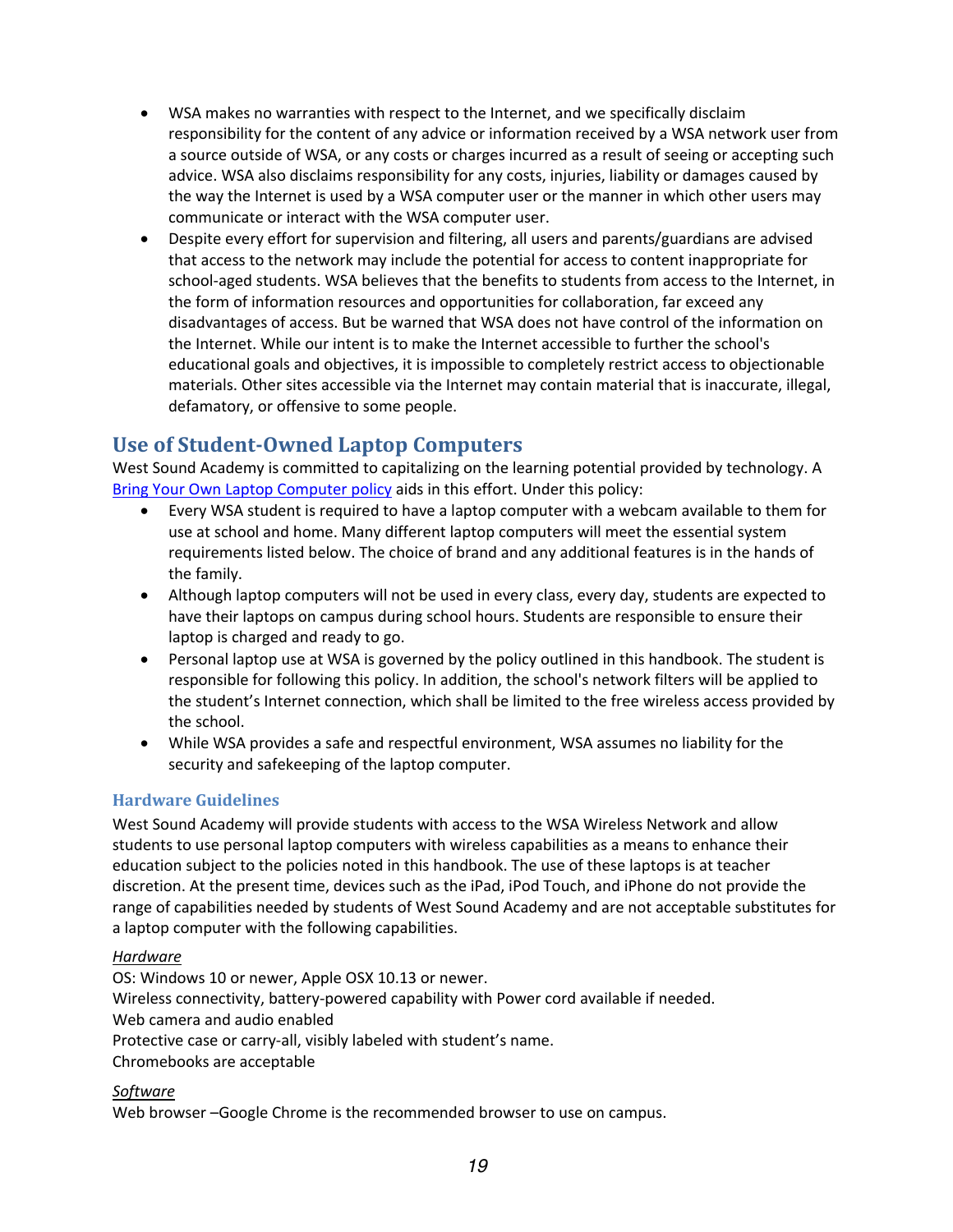Specific software such as Photoshop or iMovie may be needed in select courses.

• Anti-virus software installed and consistently updated. Operating systems should also be consistently updated, so that they are both protected from infection and unable to spread computer viruses and worms. Infected laptops brought from home will be required to remain powered off and not in use on campus until they have been cleared by an IT professional.

#### **General Usage**

- Students are expected to have their laptops on campus during school hours.
- **Students are responsible to ensure their laptop is charged and ready to go**. While some receptacles to charge the laptops will be available, WSA will not provide any power cords or adapters for students.
- WSA expects laptops brought from home to be used responsibly. Laptops should not be used as "entertainment centers," and distracting games, movies and music are discouraged. The presence of inappropriate materials on laptops brought from home (or iPod's, smart phones, or similar devices) may lead to disciplinary proceedings.
- Students must obtain teacher permission before using a personal laptop during classroom instruction.
- Student use of a personal laptop must support the instructional activities currently occurring in each classroom.
- Students must turn off and put away a personal laptop when requested by a teacher.
- Students should be aware that their use of the laptop could cause distraction for the others in the classroom, especially in regard to audio. Therefore, audio should be muted, or headphones used with permission. Headphones are not provided by WSA.
- The laptop should be used only for educational purposes while at school.
- Personal laptops may be used before and after school, during study hall but not at lunch unless the student is in the dedicated electronics area, where it can only be used for educational activities.
- During the course of the school year, additional rules regarding the use of personal laptops may be added. If this occurs, any new rule will become part of these regulations.

## **Technology Access Center Acceptable Use**

The primary purpose of the Technology Access Center (TAC) is to provide WSA students a place for technology-based learning and research. As such, the following guidelines should be followed while in the computer lab:

- 1. Be considerate of other users. The TAC is intended to be a place of study and academic work and every effort is made to maintain this environment. If conversation is necessary for your work, please do so quietly. Acceptable noise volume levels will be at the discretion of the instructor on duty.
- 2. No food or drink in the TAC closet.
- 3. Password sharing and logging in for other users is prohibited.
- 4. Students are not allowed to install software or otherwise tamper with the hardware or software of the computers.
- 5. Printing in the TAC will be limited to in-class activities. Access to and volume of printing is also at the discretion of the instructor and TAC administrator.
- 6. The accessibility station is reserved for users with special requirements. You may use one if it is available, but you will be asked to relocate if a user with special needs is present.
- 7. Playing games, chatting, social networking and other recreational use of the TAC computers is not permitted.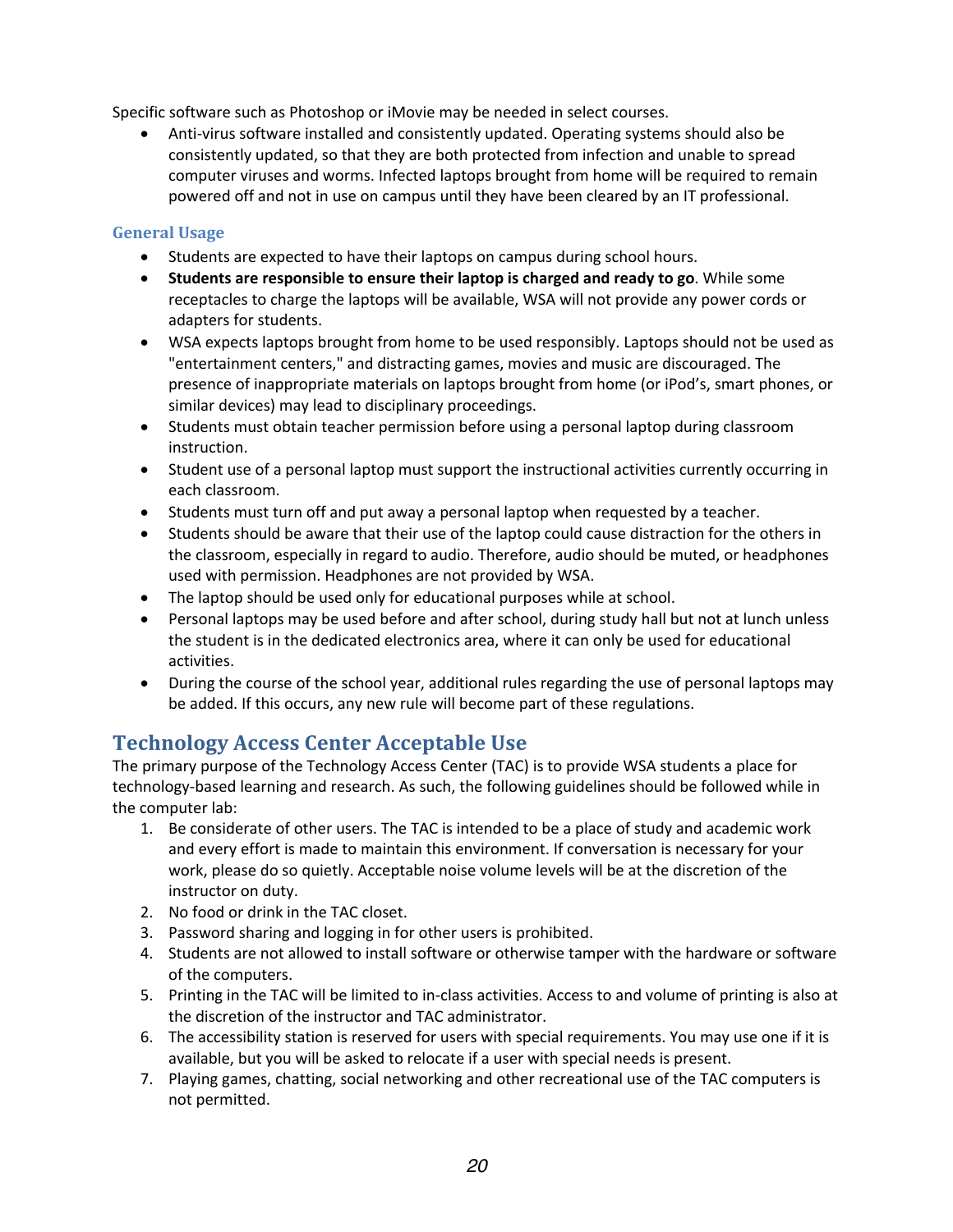- 8. Please do not leave personal belongings in the TAC for any length of time. We are not responsible for missing items.
- 9. Dispose of any trash in the waste receptacles provided.
- 10. Comply with all requests and instructions from the instructor or TAC administrator.

## **Personal Electronic Devices**

The goal of limiting personal device use is to encourage students to be present to this community and to encourage student connections. After a year of mostly remote learning, we want students to have the opportunity to enjoy being in-person without the distractions of electronic devices.

Student use of electronic devices including cell phones, smart watches, translators, iPods and similar personal music players, is permitted according to the following guidelines.

Upper School students can use electronic devices:

- o During the passing period between classes
- o During lunch only in the designated area and only for schoolwork
- o During class time with teacher permission

Middle School students can use electronic devices:

- o During lunch only in the designated area and only for schoolwork
- o During class time with teacher permission

Headphones or earbuds can only be used during class time with teacher permission or in the designated area during lunch. Students are not permitted to walk around campus with earbuds or headphones unless it is an approved accommodation.

**Violations of this policy will result in device confiscation***.* Holding a device in hand constitutes "use" regardless of what the student was doing on it.

**At no time may anyone use a device to knowingly video or audio record or take photos of another student, teacher, or administrative person without that person's consent.** All computer use on campus is governed by the Computer Network/Internet Acceptable Use Policy.

#### **If parents need to communicate to their student in any way, please call the school office. It is not appropriate to call or text students during school hours.**

A first failure to adhere to the electronic device use policy will result in confiscation of the student's device. In this circumstance, the device will be available only to the student for pick up at the end of the school day.

A second failure to adhere to the policy will result in confiscation. In this circumstance, the device will be available only to the parent or guardian for pick up at the end of the school day.

A third failure to adhere to the policy will result in confiscation of their device, returned only to the parent or guardian and loss of privilege to use or have such a device on campus.

WSA is not responsible for lost or stolen cell phones, laptops, or other electronic devices.

## **Student Misconduct, Harassment & Cyber-bullying**

It is the school's policy that WSA will not tolerate verbal, digital, electronic, or physical misconduct by any student that harasses, disrupts, or interferes with another's learning or that creates an intimidating, offensive or hostile environment. Repeated and continued misconduct or harassment of any kind, including on the basis of race, ethnicity, sex, religion, sexual orientation, or the presence of a physical, sensory, or mental disability is strictly prohibited. Unacceptable behavior includes slurs, derogatory jokes, innuendoes, cartoons, pranks, and verbal and physical intimidation.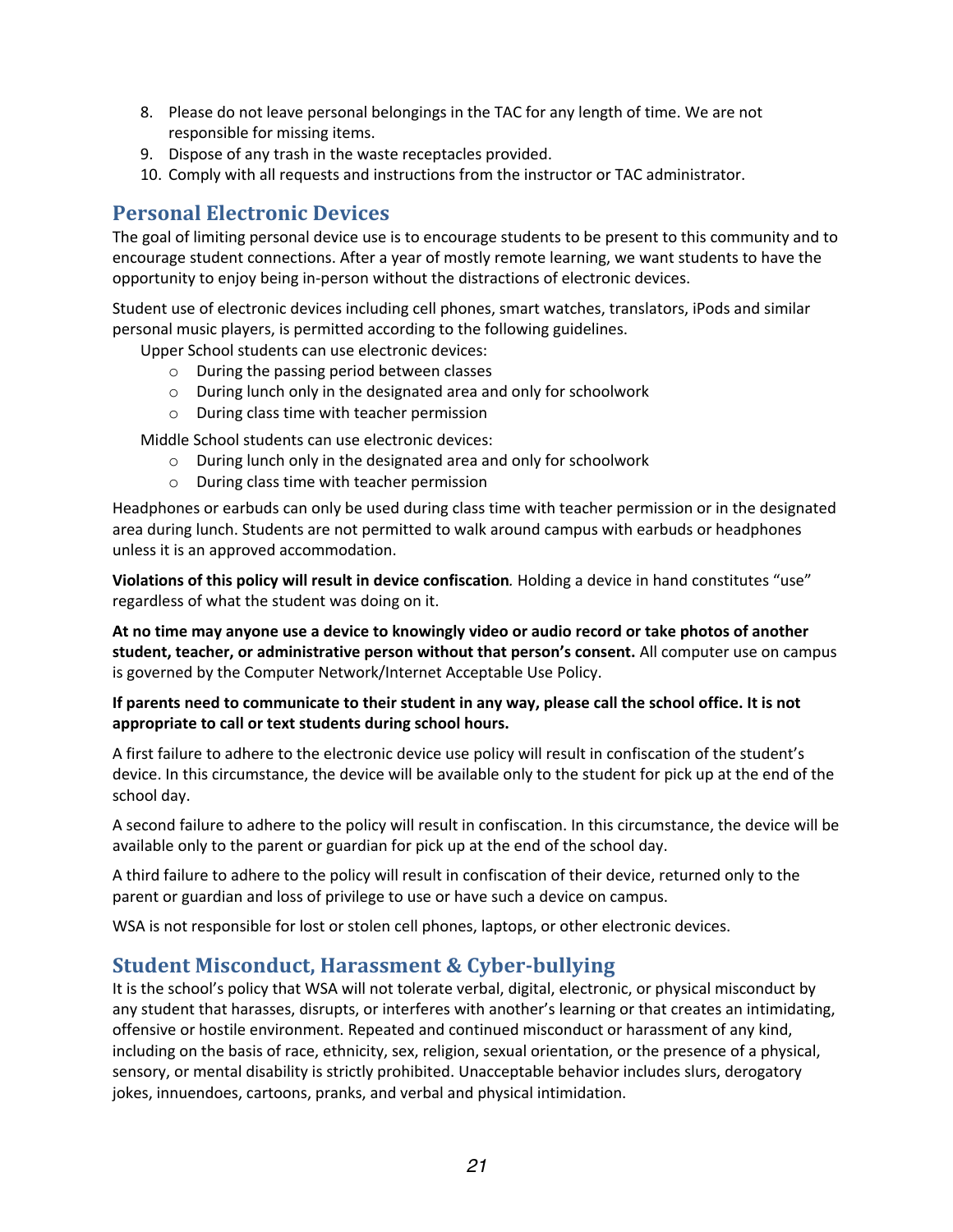#### **Sexual Harassment:**

Specifically, sexual harassment is a violation of the law against Discrimination (Title IX of the Civil Rights Act of 1964). It is not social or courting behavior. Sexual harassment is uninvited and unwanted and is seen as an assertion of power. Sexual harassment may include, but is not limited to, physical, verbal and visual affronts.

#### **Social Media**

WSA students are expected to represent themselves appropriately on social media or other online forums. Any member of our community posting harassing, demeaning or disrupting content about another member of the WSA community (student, staff or parent) on an online forum open to view by other people is considered unacceptable behavior and subject to a response by the school which may include disciplinary action.

#### **Discriminatory Symbols or Defamatory Language**

Trends in pop culture often result in popular symbols, hand gestures, or language being used in a variety of circumstances. Making hand gestures in all school photos, graffiti, defamatory language online, inperson or on campus is considered unacceptable behavior and subject to a response by the school that may include disciplinary action.

#### **Excessive Monitoring by Students of the Hygiene and Safety Practices of Others**

Please let the school employees provide the coaching and structure to ensure that all of us are abiding by our safety protocols. Students may report a concern to a teacher, but their focus should be on their own practices and not those of others.

#### **Response to Violations:**

*Reports:* A student who believes they are being harassed by other students, faculty, employees, or guests should notify their advisor and the Head of School who will act immediately to investigate the report. The school will not tolerate retaliation of any kind against a person for reporting an incident of harassment. In addition, any student who maliciously and knowingly files a false report will be disciplined.

- o *Safety Plan:* If one student reports feeling unsafe with another student on campus, the first step is to utilize a safety plan that both students are held accountable to in order to educate and guide the students toward more respectful, healthy and empathetic interactions with each other. Violations of the safety plan may lead to disciplinary action.
- o *Disciplinary Action:* If the investigation shows that the alleged offender did engage in harassment, the consequences will reflect the nature of the behavior. Consequences that are more informal in nature may include a written warning to the offender, education and/or counseling, and parental notification. In more severe cases, the Head of School, will review the case and recommend appropriate action which may include suspension, expulsion, or criminal prosecution. At all times, the report, investigation and outcome will be handled in a serious and confidential manner.

## **Physical Contact or Public Displays of Affection**

During the COVID-19 pandemic students are required to maintain social distance and may not have intentional physical contact or displays of affection.

## **Attention Devices**

There is very little research that "fidget" devices serve any true benefit to the user and quite a lot of research that indicates any distraction divides and reduces the effective function of the brain (see the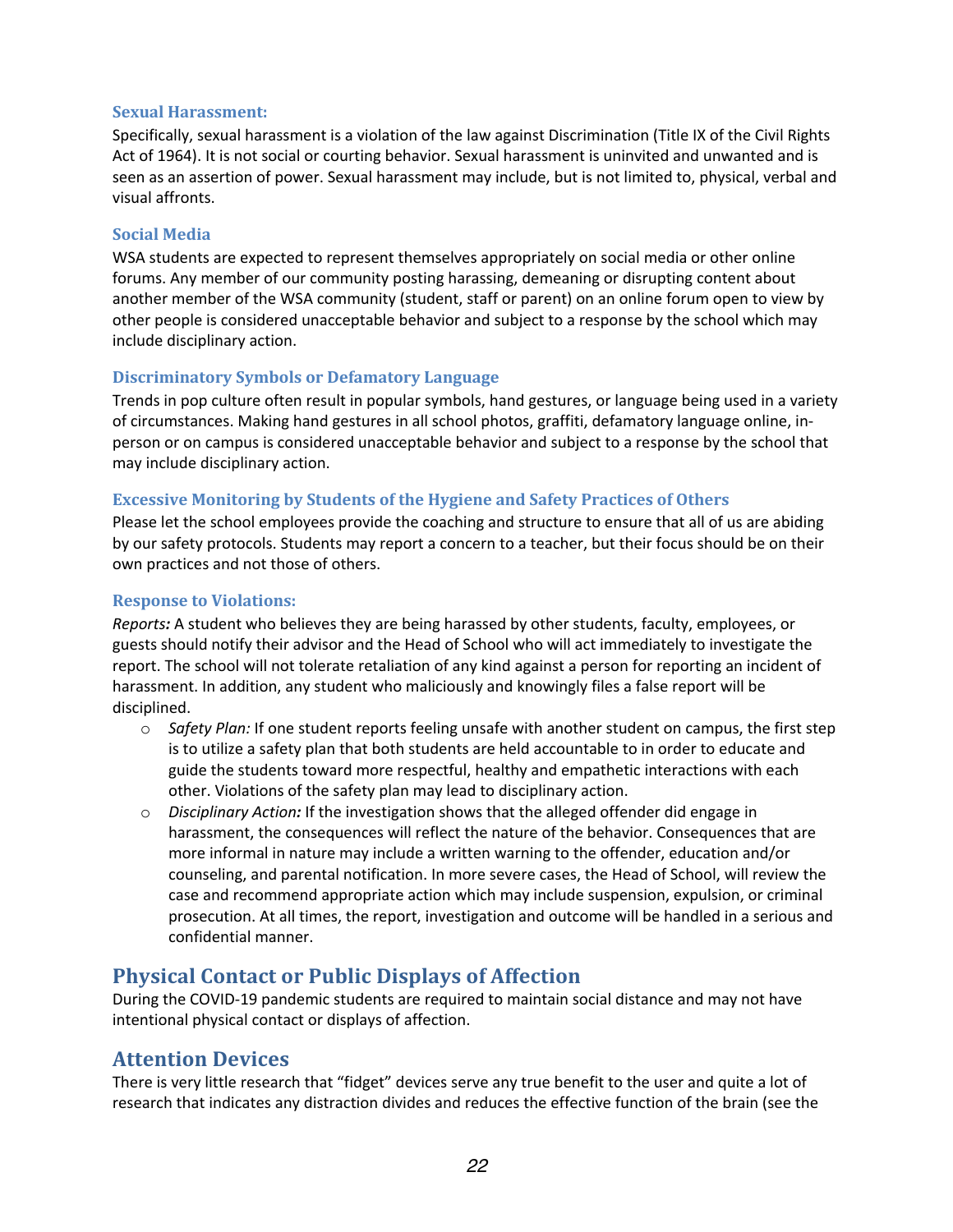work of Dr. Carol Dweck at Stanford University). As such, WSA maintains the policy that fidget devices, clays or similar objects or toys are not appropriate for the classroom and students will not be allowed to use them during class. These items may be used during passing periods or lunch but may be subject to confiscation if used during class or if use becomes disruptive.

## **Lunch Time Play and Recess**

All students are allowed to play on the sport court during lunch while properly masked and observing physical distancing requirements. All students are expected to referee themselves using appropriate respect, sportsmanship and good spirit of play during recess with minimum adult intervention. If unsuccessful, adults will intervene and establish strict rules for play or play will be suspended.

Students are expected to play with safety in mind. Reckless and unsafe play will result in an automatic five-minute time out or suspension from play. The following rules apply:

- Students are expected to play with good sportsmanship and in the spirit in which the game was intended.
- Voices can be at an outdoor elevated level but true screaming will result in an automatic fiveminute time out.
- Game play will not involve the regular use of death threats such as "I can't wait to kill you in four square". Strategically "ganging" up on others is prohibited
- Students are expected to clean up their equipment and properly store it at the end treat it carefully.

## **Teaching Assistant**

In certain cases, students will be recommended by faculty to serve as a teaching assistant (TA) to a class, usually one of younger students. Being a TA is recommended when it will be mutually beneficial for the students in the class and the student TA. The TA assignment will be a class and assessed to the same rigorous standard as all other WSA courses. Syllabi for the TA positions outline the expectations and assessment criteria.

## **Homework**

Assigned homework strengthens and supplements the learning that takes place in the classroom. The value of homework is considerable because it:

- Prepares the student for the next day's learning
- Reinforces concepts
- Provides opportunity for additional exploration
- Involves the student in independent thinking
- Develops responsibility
- Teaches skills of time management
- Provides opportunity for independent practice
- Helps the student take ownership of learning
- Increases self-motivation and focus

The amount of homework assigned and the complexity of these assignments consider student age and competency. Students should respectfully communicate to their teachers when homework is consistently taking longer than expected.

## **Academic Honesty**

West Sound Academy teaches students how to use information and ideas ethically and holds students accountable for honest work.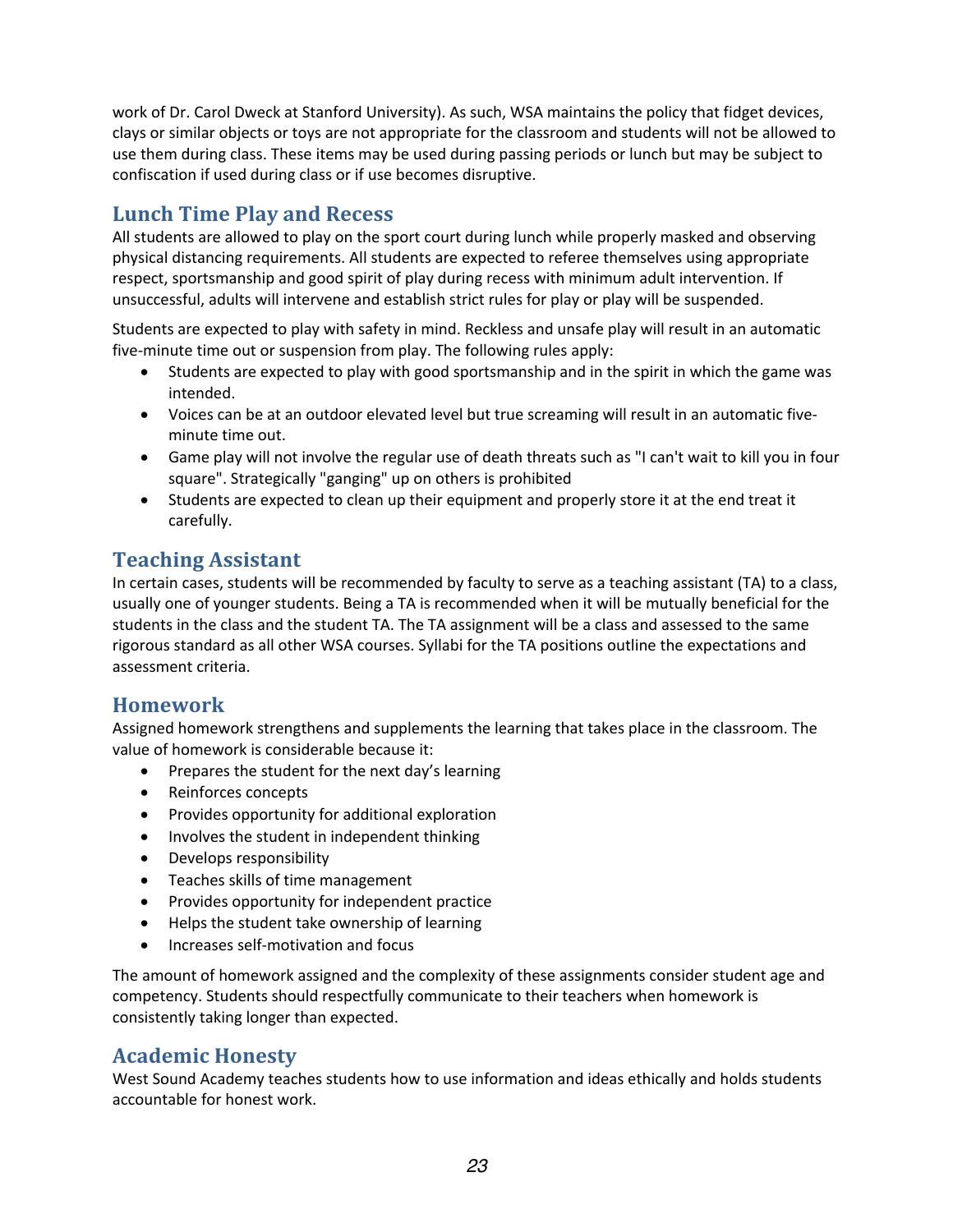Student responsibilities:

- Turn in work that is one's own, with ideas and information from other sources clearly and correctly cited
- Use only the tools and resources permitted for each assignment
- Turn in original work for each assignment unless special arrangements have been made to allow submission of the same work for two different assignments
- Not allow another student to turn in work that he or she did not complete as his or her own

Teacher responsibilities:

- Provide students with clear guidelines about how much help from peers and adults is appropriate on a given assignment
- Explain and model how to incorporate researched information into projects and papers
- Explain and demonstrate correct citation protocols
- Explain the difference between collaboration and collusion

Academic dishonesty includes:

- Plagiarism copying of another person's ideas and/or work, whether intentional or not, in whole or in part, from a print or non-print source, and using those ideas or work as one's own
- Improper citation deliberate and/or consistent lack of proper documentation and citation in projects or papers
- Collusion allowing another student to submit work that he or she did not complete as his or her own
- Duplication submission of the same work for different assessment requirements without teacher permission
- Unfair advantage use of **unauthorized** materials, tools, electronic translators, or collaboration during an assignment or assessment

Consequences for Academic Dishonesty

- First offense, meeting with the teacher and advisor
	- o Reduced credit for original assignment
	- $\circ$  Make-up assignment required so student practices correct paraphrasing and citation protocols
	- o A note is made in the behavior record and parent is notified
- Repeat offense or significant plagiarism: meeting with the Head of School, teacher, parents and advisor
	- o No credit for original assignment
	- o Initiation of Academic Warning Status
	- o A letter in the student's academic file detailing the offense
	- o Notification of parents

In especially serious cases, the administration may take disciplinary action that results in expulsion.

Please note that the International Baccalaureate Organization (IBO) has the right to not award the IB Diploma should they determine academic malpractice on any assessment evaluated by IB examiners.

## **Social Emotional Support**

Students struggling with social-emotional issues are encouraged to seek out help from our staff and subsequently from a trained counselor. WSA maintains a list of counselors that welcome our referrals.

The usual protocol for assisting students is as follows:

• A student who is clearly not able to engage in class can request to be excused from class and come to the office.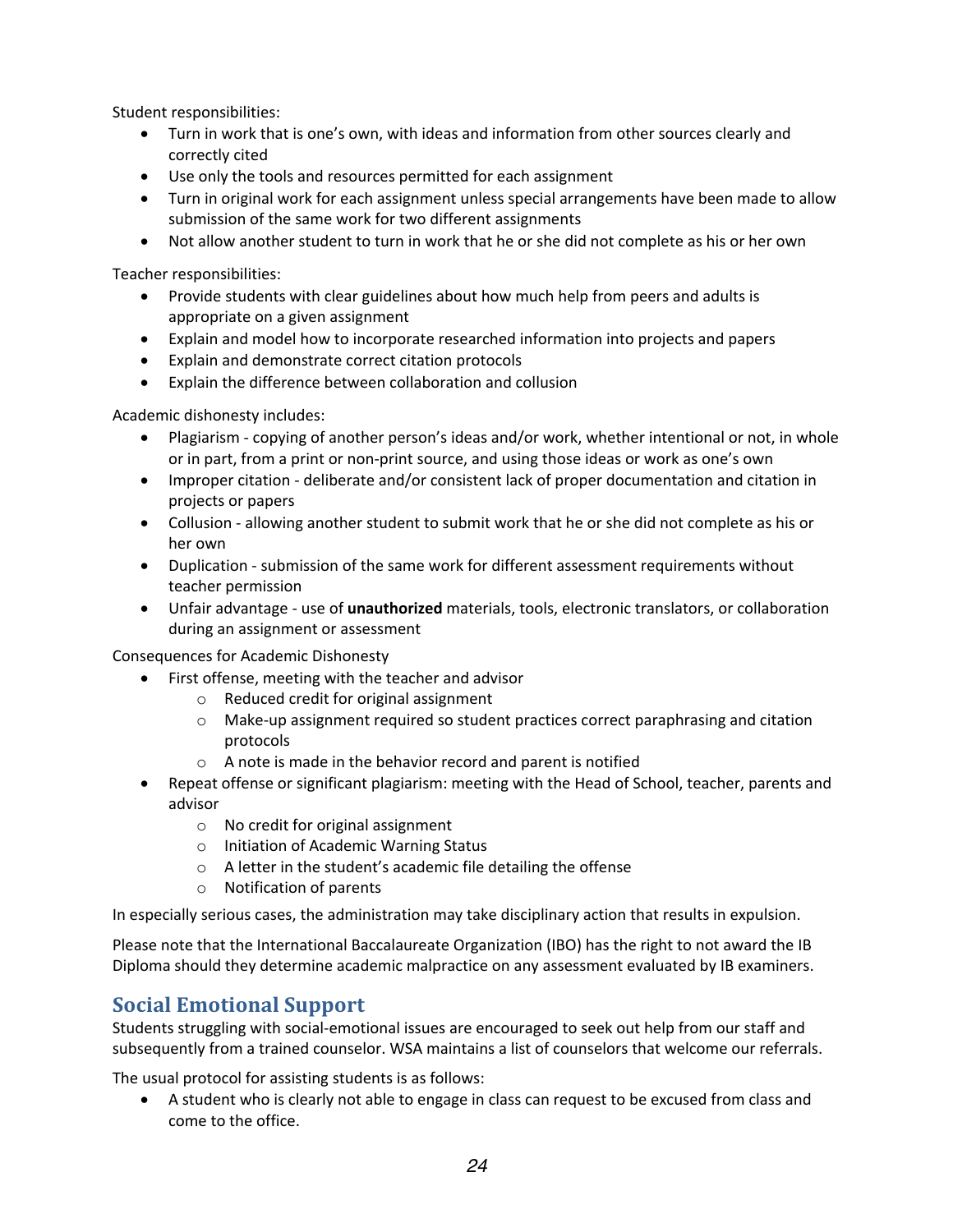- The teacher may initiate this step if the student is exhibiting withdrawing behaviors or request that an administrator come down to check in with the student so the teacher may continue class.
- Much like with physical symptoms, the admin person will ask the student to assess their needs. The time allotted for a reset break will be dictated by the need of the student. After the reset break the student will be sent back or escorted back to their classroom. Reset breaks are to be viewed and used as a tool to assist the student in returning to their academic day.
- A student may request parents be called at any time.
- If a student identifies as an emotional high risk the student's parents will be called and asked to come pick up their student.
- A student who is identified at high risk is the same as a student with a serious physical illness. Information from the student's counselor or physician on the student's condition and ability to be engaged in class is required before the student should return to school.
- A student whose social-emotional wellness is such that it negatively impacts the ability of other students to learn in a positive environment should not be in school. While each situation is evaluated on a case-by-case basis, it is possible that the student may be asked to take a medical leave of absence until such time as the student and his or her support team feel the student is able to engage positively in school.

## **Creativity, Activity & Service Requirements (CAS)**

WSA requires students to spend time participating in experiences that are creative, active or serviceorientated. Often these experiences incorporate two or all three categories. There are suggested hour thresholds for these experiences although the requirements for successful CAS completion are based on students providing evidence of achieving the learning outcomes described below rather than on a simple tallying of hours.

The CAS expectations increase with age but all students are expected to participate in significant and sustained experiences throughout the year and to reflect on them so that they may tie it to seven specific learning outcomes:

- Increased personal awareness of strengths and areas for growth
- Undertook new challenges and developed new skills
- Planned and initiated activities
- Worked collaboratively with others
- Showed perseverance and commitment in their activities
- Engaged with issues of global importance
- Considered the ethical implications of their actions

Evidence of reaching these learning outcomes can take many forms but each student will be asked to maintain a record and write reflections on what learning outcomes they achieved from their CAS experiences.

Each student's advisor provides time to help guide students in their activities and log reflections. Students are encouraged to initiate their own activities (not necessarily invent something new, but decide to do something on their own), set goals for the activity and reflect on the activity. The school also offers several group events and posts opportunities on the CAS bulletin board in the Commons. Experiences that qualify for more than one area of CAS count as dual hours*.*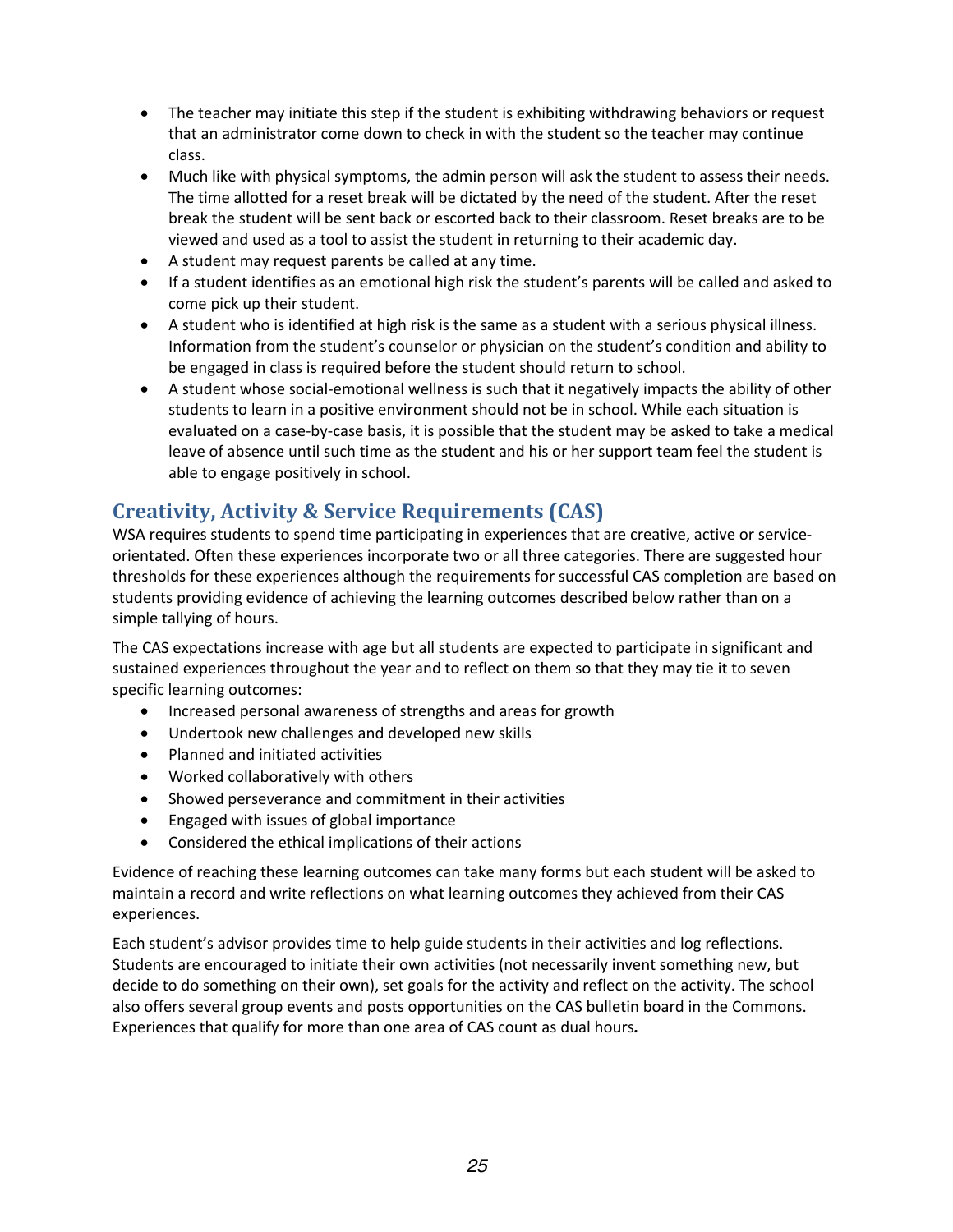| -00<br>Grade | <b>Creative</b><br><b>Hours</b> | <b>Active</b><br><b>Hours</b> | <b>Service</b><br><b>Hours</b> | <b>Notes</b>                                                                                                                                                                                        |
|--------------|---------------------------------|-------------------------------|--------------------------------|-----------------------------------------------------------------------------------------------------------------------------------------------------------------------------------------------------|
| 6            | 5                               | 5                             | 5                              | Most service activities are group activities with the<br>school.                                                                                                                                    |
| 7            | 5                               | 5                             | 5                              | Some service activities are group activities with the<br>school. At least one service activity must be initiated by<br>the student.                                                                 |
| 8            | 5                               | 5                             | 10                             | Some service activities are group activities with the<br>school. At least two service activities must be initiated<br>by the student.                                                               |
| 9            | 10                              | 10                            | 10                             | Students initiate service activities*                                                                                                                                                               |
| 10           | 10                              | 10                            | 10                             | Students initiate service activities*                                                                                                                                                               |
| 11/12 DP     | 50                              | 50                            | 50                             | DP Candidates achieve these hours during the period<br>from July prior to the Junior year to April of the Senior<br>Year. Students should not rely on the school to initiate<br>service activities* |
| 11/12 non-DP | 10                              | 10                            | 20                             | Students initiate service activities*                                                                                                                                                               |

The suggested hour requirements for each grade are listed below.

\*Service activities are announced by the CAS Coordinator, posted on the CAS bulletin board and announced in the Hawk Talk. It is strongly suggested that students take advantage of these opportunities.

#### **Assessment**

CAS is assessed on a Pass/Fail basis in conjunction with the other aspects of Advisory. The CAS Coordinator is Georgia Chehade.

## **Student Assessment**

Assessment at West Sound Academy is an ongoing, integrated and transparent activity for evaluating and reporting student achievement in four areas: knowledge, skills, synthesis and attitudes. Faculty members employ a range of formative and summative instruments to guide instruction and ensure that students and parents clearly appreciate the successes and challenges encountered in the curriculum. West Sound students, parents and teachers are firmly committed to the integrity of the assessment process.

#### **Mid-Term Progress Reports**

Progress Reports are given half way through each semester for each class in which a student is enrolled. The report details the student's overall grade and skill progress at that time.

#### **Report Cards**

Students receive Report Cards at the end of first and second semester. Report Cards note an A, B, C, D, NC or INC grade. Copies of both Report Cards and Mid-Term Progress Reports are maintained in the student's official file.

#### **Grades**

Students receive a syllabus in each class outlining the course, explaining the requirements and expectations, and grading criteria employed by the teacher. The purpose of grading is to communicate student achievement in the course. Students can expect a combination of narrative comments and grades for assignments, tests and performance evaluations.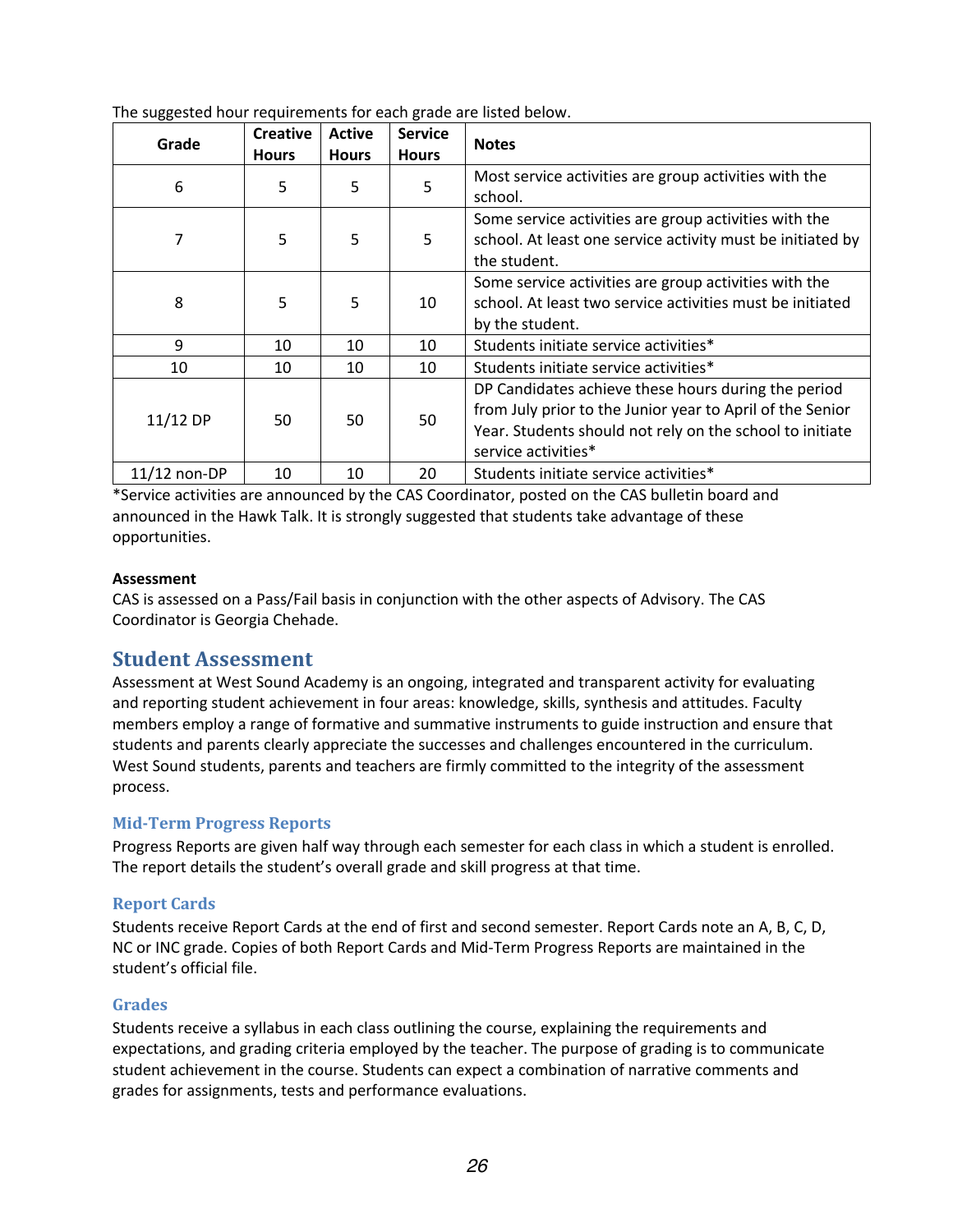Formal reporting of student grades occurs at the end of each semester. The transcript calculates an overall grade point average on a 4.0 scale.

#### **Grades are as follows:**

- A 94 and Above
- A- 93-90
- B+ 89-87
- B 86–83
- B- 82–80
- C+ 79-77
- C 76-73 C- 72-70
- D+ 69-67
- D 66–63
- D- 62–60
- 
- NC Below 60 (No Credit)
- INC Incomplete

#### **FACTS Gradebook Codes**

| $P =$ Pending  | Indicates the student has turned in an assignment but it has not yet been    |
|----------------|------------------------------------------------------------------------------|
|                | graded. Does not affect the grade                                            |
| $M = M$ issing | Indicates the student has not turned in the assignment. Averages a zero into |
|                | the student's grade                                                          |
| $E = Excused$  | Indicates the student is excused from the assignment. Does not affect the    |
|                | grade.                                                                       |
| I = Incomplete | Indicates the student has a plan for completing work required for the term   |

Students may be given an Incomplete (INC) rather than a No Credit (NC) if the teacher feels the unsatisfactory or missing work can be improved or completed. An Incomplete requires the student to make up the failed or missing work according to the criteria and time frame determined by the teacher and noted on a student INC Form. When this work has been accomplished, within the time frame set by the teacher, a grade will be issued. Note that the INC grade must be removed prior to the end of the semester after it is given. An Incomplete can also be given for the following reasons:

- Absence due to prolonged illness, if the teacher feels the student is capable of completing all assignments with understanding
- An unfinished final exam or project due to illness or extenuating circumstances

## **Academic Warning Status**

Academic Warning Status is the student's first official indicator that his or her behavior must change. A student may be placed on warning status for academic or disciplinary reasons. An Academic Warning is issued (see Appendix B of this document for an example) if the student's grade point average drops below 2.0 at the end of a grading period or if behavior warrants being placed on warning status. Students on Academic Warning status at the time re-enrollment contracts are distributed must complete the term of Warning status with improvement before a re-enrollment contract will be issued.

## **Academic Probation Status**

Academic Probation is the final warning system used to alert students that the quality of their work needs to improve. In cases of academic probation, the teachers and the student's advisor will increase efforts to support and assist in the improvement of the student's academic performance. It is expected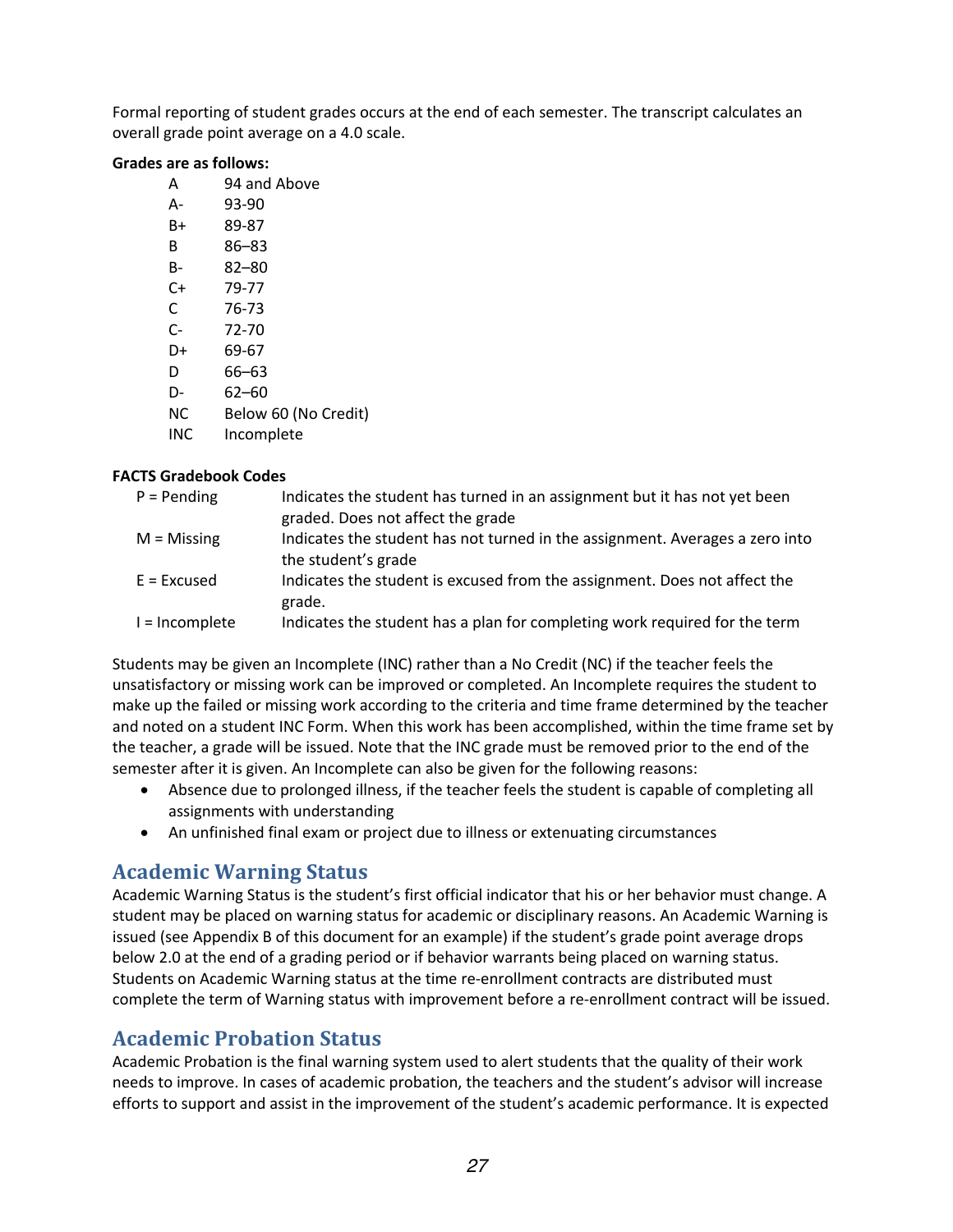the student will do the same and will make every effort to seek the teacher's assistance, complete homework on time, and prepare for tests.

A student may be placed on academic probation (see Appendix C of this document for an example) for low grades, chronic missing assignments in multiple classes, chronic absenteeism, misbehavior or general lack of participation in academics.

Academic probation status is removed via maintenance of a "C" grade in all classes for one semester, no further disciplinary issues and faculty consensus. If the student's academic work and effort to improve do not rise to meet passing standards, the Head of School may recommend that the student not be issued a re-enrollment contract for the following academic year.

A student placed on academic probation is given specific terms of probation to adhere to. Failure to abide by those terms of probation may result in expulsion.

It is the school's goal to provide substantial assistance to ensure a positive learning experience for each student. It is our expectation that students will responsibly manage their work, maintain a can-do attitude, and respectfully support all faculty efforts on their behalf.

## **Expulsion**

A student placed on academic probation is given specific terms of probation to adhere to. Failure to abide by those terms of probation may result in expulsion.

Upon notification of expulsion, the student is required to pick up all belongings from school property within five days of the last day of attendance. The student or student's family is responsible for arranging any required transportation needs to return to a home country. All students are responsible for leaving school property in good condition. Students expressing slanderous comments to school personnel or other students on social media outlets will have copies or evidence of the slander included in their permanent academic record with the expectation that it will be shared with any future educational institutions that request a copy of official records from WSA. Only unofficial records will be shared with the new school if there is an outstanding balance on the account.

## **Non-Discrimination**

West Sound Academy admits students of any race, color, national and ethnic origin to all the rights, privileges, programs, and activities generally accorded or made available by the school. It does not discriminate on the basis of race, color, national and ethnic origin, religion, disability, gender, gender identity, sexual preference, or any other protected classification under State, Federal, or Local Law in administration of its educational policies, admissions policies, scholarship, loan programs, and athletic or any other school-administered program.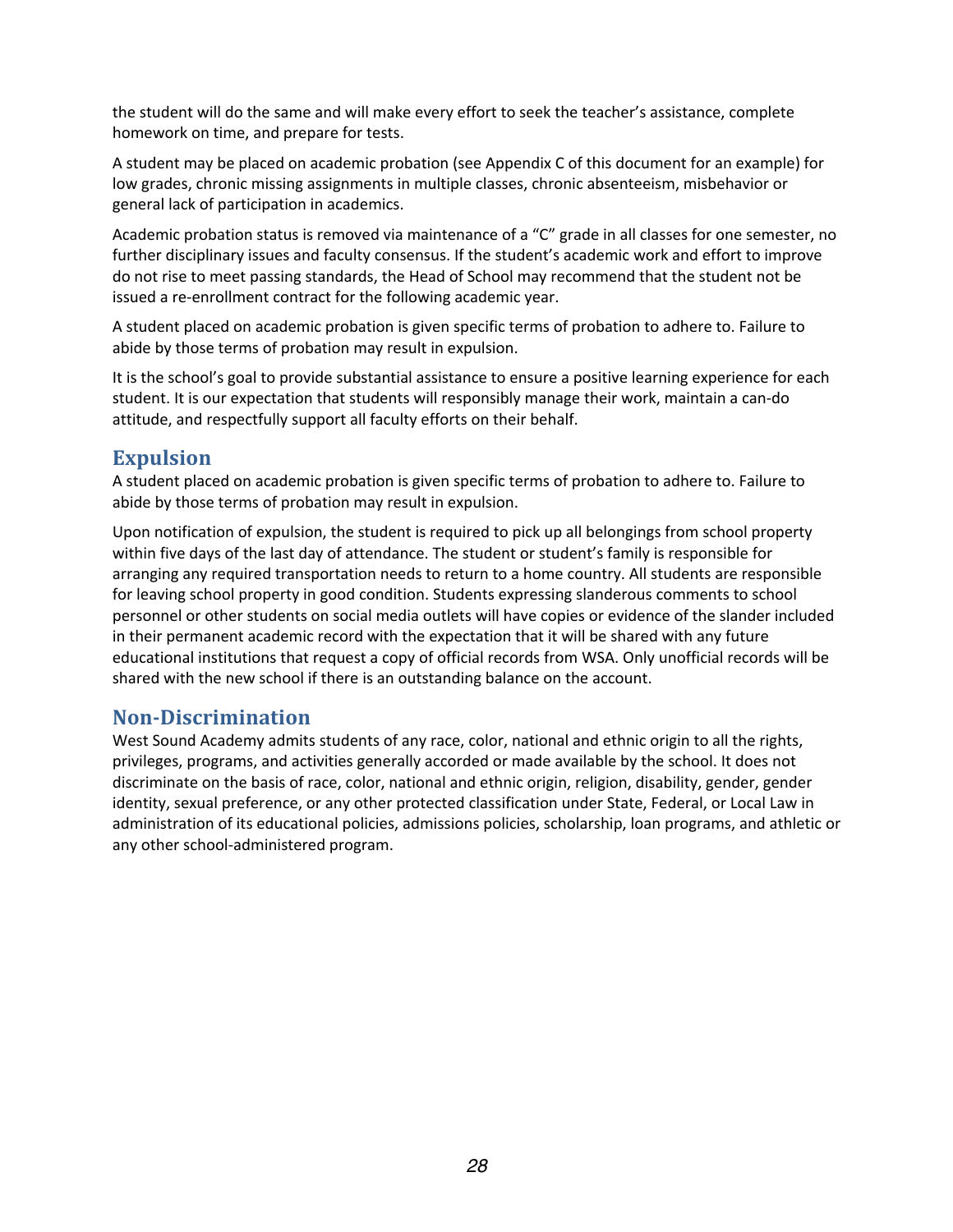## **Appendix A: Academic Warning Letter**

## ACADEMIC WARNING LETTER

| DATE:               |  |
|---------------------|--|
| STUDENT NAME:       |  |
| <b>CURRENT GPA:</b> |  |

#### Dear Student,

You are receiving this letter because your academic performance, engagement in class, behavior in class or dedication to your studies is unsatisfactory or close to falling below acceptable standards.

A GPA lower than 2.0 is cause for concern. Your current GPA is:

- o Close to falling below 2.0
- o Below 2.0
- o Not applicable

In addition, your teachers have reported the following unsatisfactory behaviors:

- o Not doing homework
- o Not attempting to ask questions or contribute to class
- $\circ$  Not communicating to faculty or demonstrating a willingness to seek out extra help with faculty
- o Falling asleep in class
- o Arriving late to class regularly
- o Using your cell phone during school hours
- o Inappropriate behavior toward other students or faculty
- o Academic dishonesty
- o Other, see notes below

If your grades and behavior do not improve, you will be put on academic probation and be at risk for further action. Additional comments from teachers are attached or below.

By signing below all parties understand the terms of this warning letter.

Head of School Student

Parent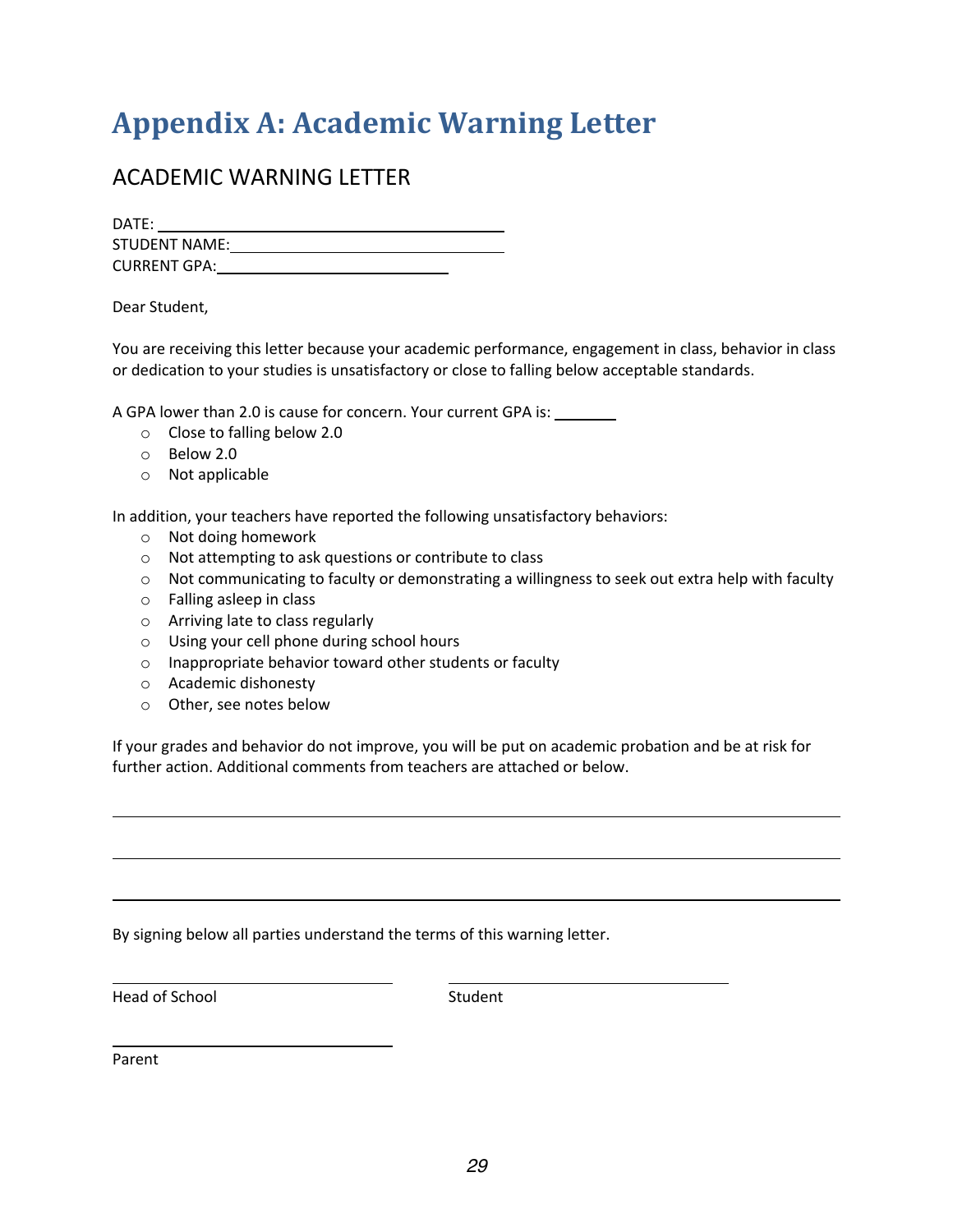## **Appendix B: Academic Probation Letter**

## Academic Probation Letter

| <b>Student Name:</b>          | Grade:                                        |  |  |
|-------------------------------|-----------------------------------------------|--|--|
| Date Probation Period Begins: | Date Probation Ends if expectations are met : |  |  |

Reason for Academic Probation:

Terms of Academic Probation:

Consequences

**A first time failure** to meet the expectations above will result in expulsion. If a student is expelled, they are expected to leave the school with all belongings within 48 hours of the expulsion notice. This is the student's final warning.

| <b>Student Signature</b> | Date | Head of School Signature | Date |
|--------------------------|------|--------------------------|------|
| Parent Signature         | Date |                          |      |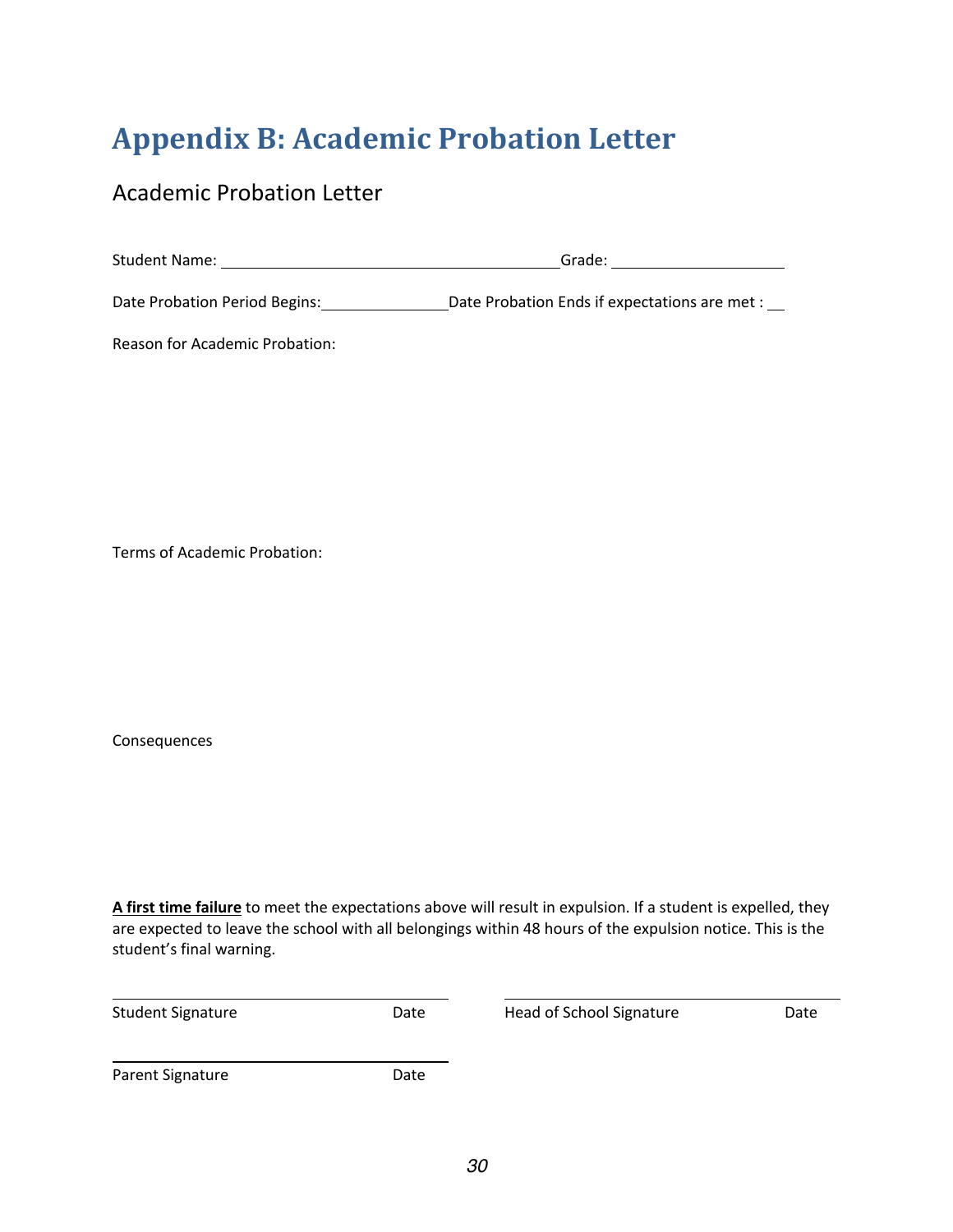## **Appendix C: Student Initiated Fundraiser Proposals**

WSA encourages students to take leadership in educating the community about particular needs and to create opportunities for community members to learn about or support organizations addressing those needs. However, as the school grows, so does the number of individual fundraising initiatives. As such, in order for an individual fundraising effort to be promoted by WSA to the WSA community, the Board of Trustees now requires that any individual fundraising initiative be reviewed and approved by both WSA's Administration and WSA's Student Council.

Any proposed initiative must also meet the following criteria:

- Initiated by a student or group of students
- Related to a CAS project that has been planned by those students
- The beneficiary of the initiative must be in alignment with WSA's mission
- An Individual Fundraising Initiative Form must be completed and submitted to both the Student Council and Head of School by September 30 for an event taking place before Jan 30, and January 30 for an event taking place before the end of the school year.
- The Timing of events must not directly conflict with previously scheduled fundraising events that take place at certain blocks of time the year. The Head of School will make suggestions for appropriate timing.
- Does not involve political initiatives, campaigns or faith-based proselytizing
- Initiative may not be a direct ask for money but must be in the form of an event such as a rummage or bake sale or other planned and organized event in order to reinforce the goal of developing a student's organizational, collaborative, financial and leadership skills

Student fundraising initiatives that are approved by the Administration and Student Council must be completed within the time frame allotted by the Administration. Students also must complete their CAS reflections on the initiative by the end of the next grading period following the completion of the initiative. The student's advisor will verify on–time completion. Students who do not complete their CAS reflections for the event on time will not be eligible to submit a new initiative.

Students undertaking an individual fundraising initiative that is not targeted to the WSA community, does not require WSA promotion, and does not use WSA resources to promote, does not have to be submitted for approval.

This policy does not prohibit WSA from acting as a sponsor (defined as an organization that contributes financial or in-kind donations) for a mission-appropriate community fundraising event with the approval of the Board of Trustees. However, these events must take place off-campus and be marketed by the beneficiary toward the general public and not just WSA families.